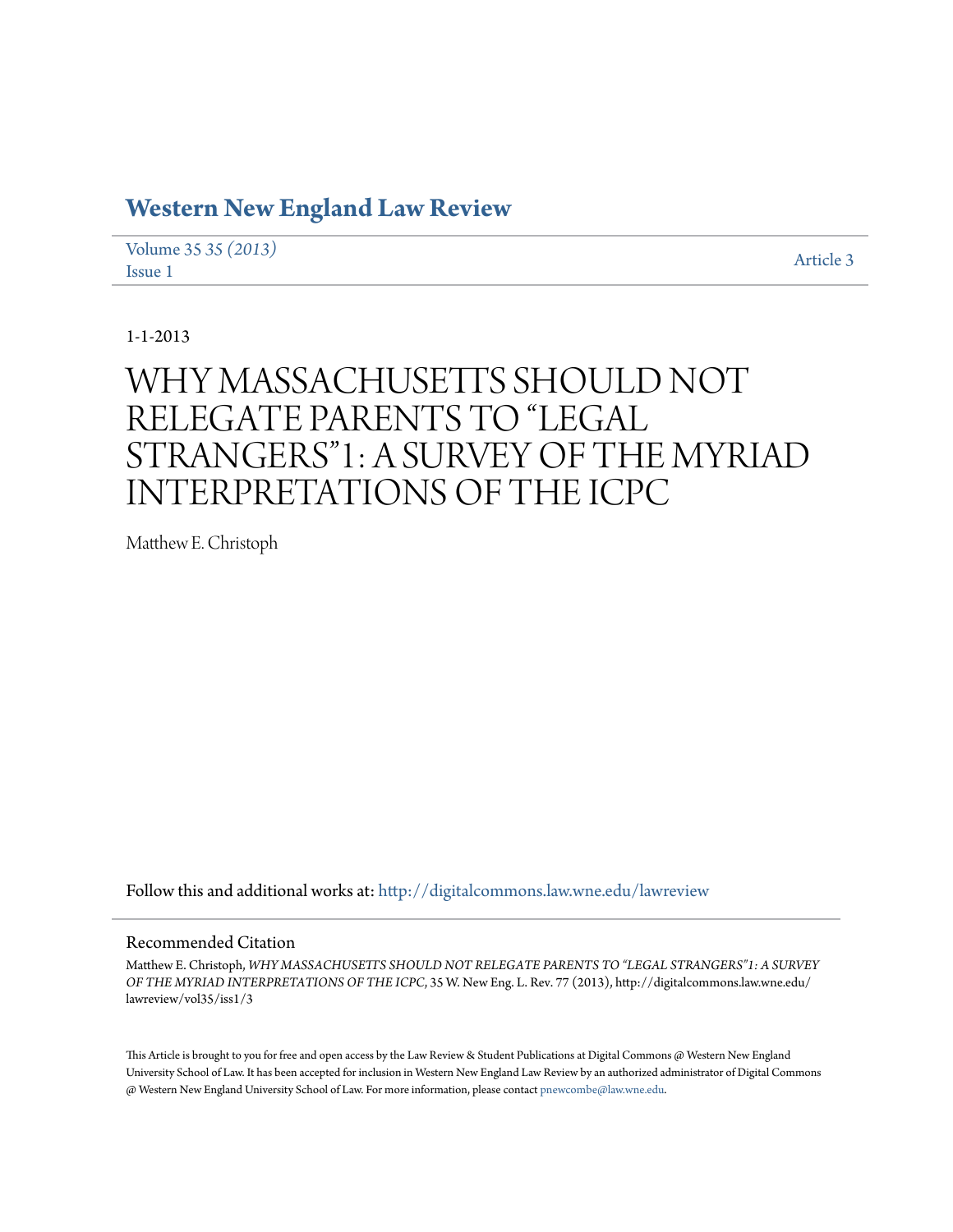## RELEGATE PARENTS TO "LEGAL STRANGERS"1 : A SURVEY OF THE MYRIAD INTERPRETATIONS OF THE ICPC WHY MASSACHUSETTS SHOULD NOT

MATTHEW E. CHRISTOPH, ESQ.\*

#### **ABSTRACT**

 *The Interstate Compact on the Placement of Children (ICPC) is a well-intentioned statute that has led to anomalous and irrational results in courts across the country. The ICPC's aim is to ensure that foster care placements by state agencies of children across state lines preliminary to adoption or placement in foster care are in the child's best interests. However, certain courts have drastically expanded the ICPC's reach to cover parental foster care placements. This Article discusses the split in case law, the reasons for limiting the ICPC in Massachusetts, and options for nervous courts, attorneys, and state*  agencies when sending a child across state lines. Ultimately, this Article  *argues that the ICPC is not the mechanism to utilize when placing a child with his or her parent across state lines.* 

#### **INTRODUCTION**

 *The Massachusetts Juvenile Court appointed you to represent a mother living in New Hampshire. The Massachusetts Department of Children and Families (DCF) removed her child from her custody while she was in New Hampshire. Over the summer, your client's three-year- old daughter was living with her maternal grandmother in Massachusetts. Previously unknown to your client, the grandmother has* 

 \* The author is an attorney with the Children and Family Law Division of the Massachusetts Committee for Public Counsel Services (CPCS). This Article contains the author's opinions alone and does not represent the policies, standards, or viewpoints of CPCS. The author wishes to thank Destini Aguero, Esq. and Professor Vivek Sankaran for their help and support.

 1. The titular term "legal stranger" is attributed to Professor Vivek Sankaran. Vivek S. Sankaran, Out of State and Out of Luck: The Treatment of Non-Custodial Parents Under the  *Interstate Compact on the Placement of Children*, 25 YALE L. & POL'Y REV. 63, 83 (2006-07)  [hereinafter *Out of State and Out of Luck*].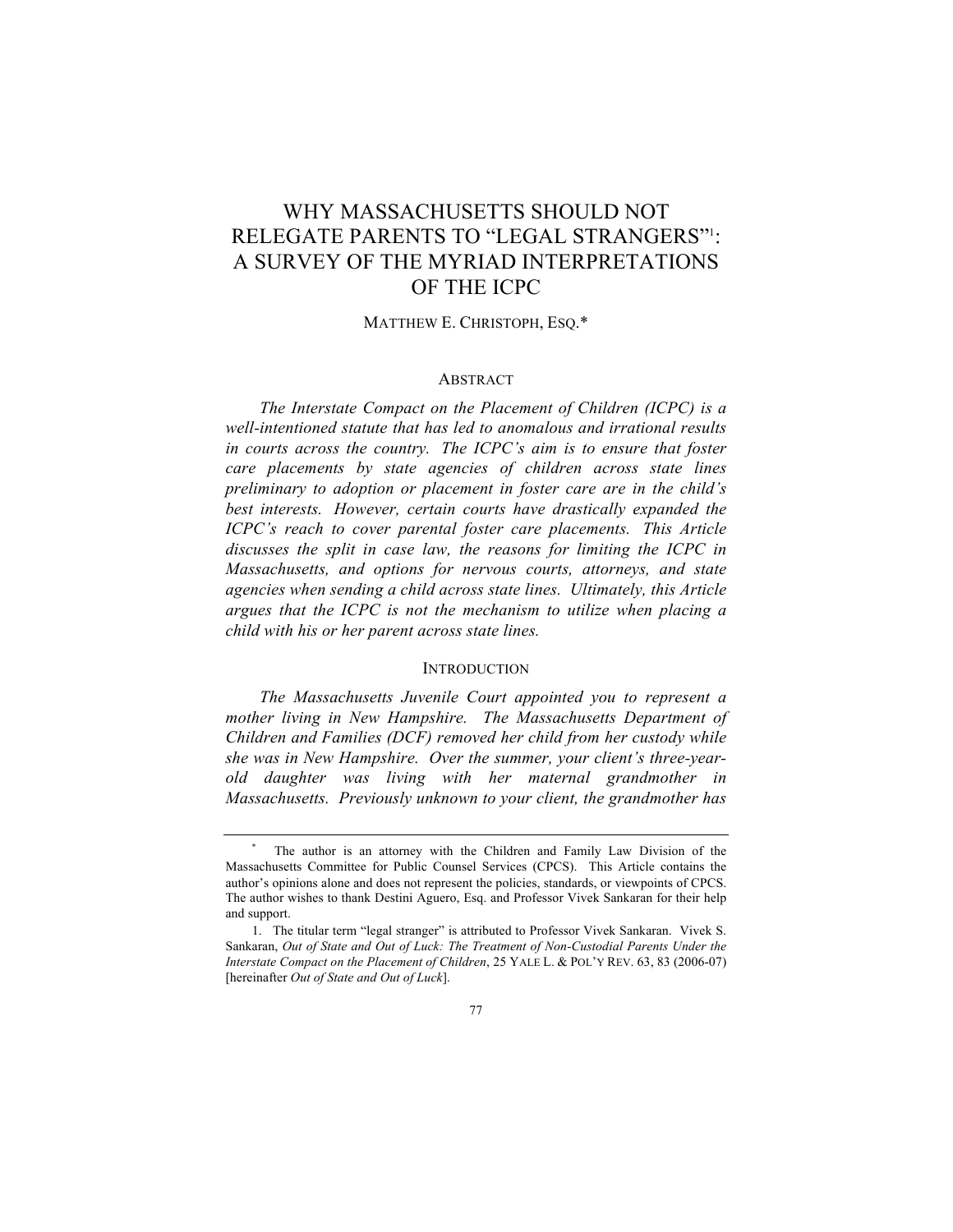*become addicted to Vicodin following her heart surgery last year. She overdosed while the child was in her care. Neighbors found the child wandering the grandmother's apartment building. DCF took emergency custody of your client's daughter.* 

 *At the 72-hour hearing, you requested the child's immediate return to your client's home in New Hampshire since the unfitness is not based on your client. The judge stated that she cannot order this, because of the Interstate Compact on the Placement of Children (hereinafter "ICPC" or the "Compact"). It has now been eight months since your client, the biological parent, had custody of her daughter. You have frustratingly learned that fourteen steps need to be taken before the Massachusetts court can return your client's daughter home. Your client wants to know why this has taken so long and why her daughter is stuck in a foster home with a family of strangers.* 

 The Interstate Compact on the Placement of Children is a statute that has led to anomalous results for natural parents across the country.<sup>2</sup> The ICPC's aim is to ensure that placements by state agencies of children across state lines preliminary to adoption, or placement in foster care, are in the child's best interests.<sup>3</sup> However, a majority of courts have expanded the ICPC's reach to include parental placements, including the Massachusetts State Court of Appeals.<sup>4</sup> Even if a child is returned to an out-of-state parent, that parent becomes a foster parent to their own child, funded by the state and constantly monitored by a social services agency.<sup>5</sup>

 At this point, five states and one federal court have held that the ICPC does not cover parental placements.<sup>6</sup> This Article will survey the split in courtrooms across the country, the reasons why Massachusetts must limit the ICPC, and alternative options for nervous courts, attorneys, and state agencies when sending a child across state lines. Ultimately, the ICPC is *not the appropriate mechanism to utilize* when placing a child with her parent across state lines.

#### I. WHAT IS THE ICPC? A HISTORICAL PRIMER

 *The ICPC is the regulation barring your client from regaining custody of her daughter. As her attorney, some history may prove beneficial at this point.* 

<sup>2</sup>*. See infra* Parts I and II.

<sup>3</sup>*. See infra* Parts I and II.

<sup>4</sup>*. See infra* Part II.A.

<sup>5</sup>*. See infra* Part II.A.

<sup>6</sup>*. See infra* Part II.B.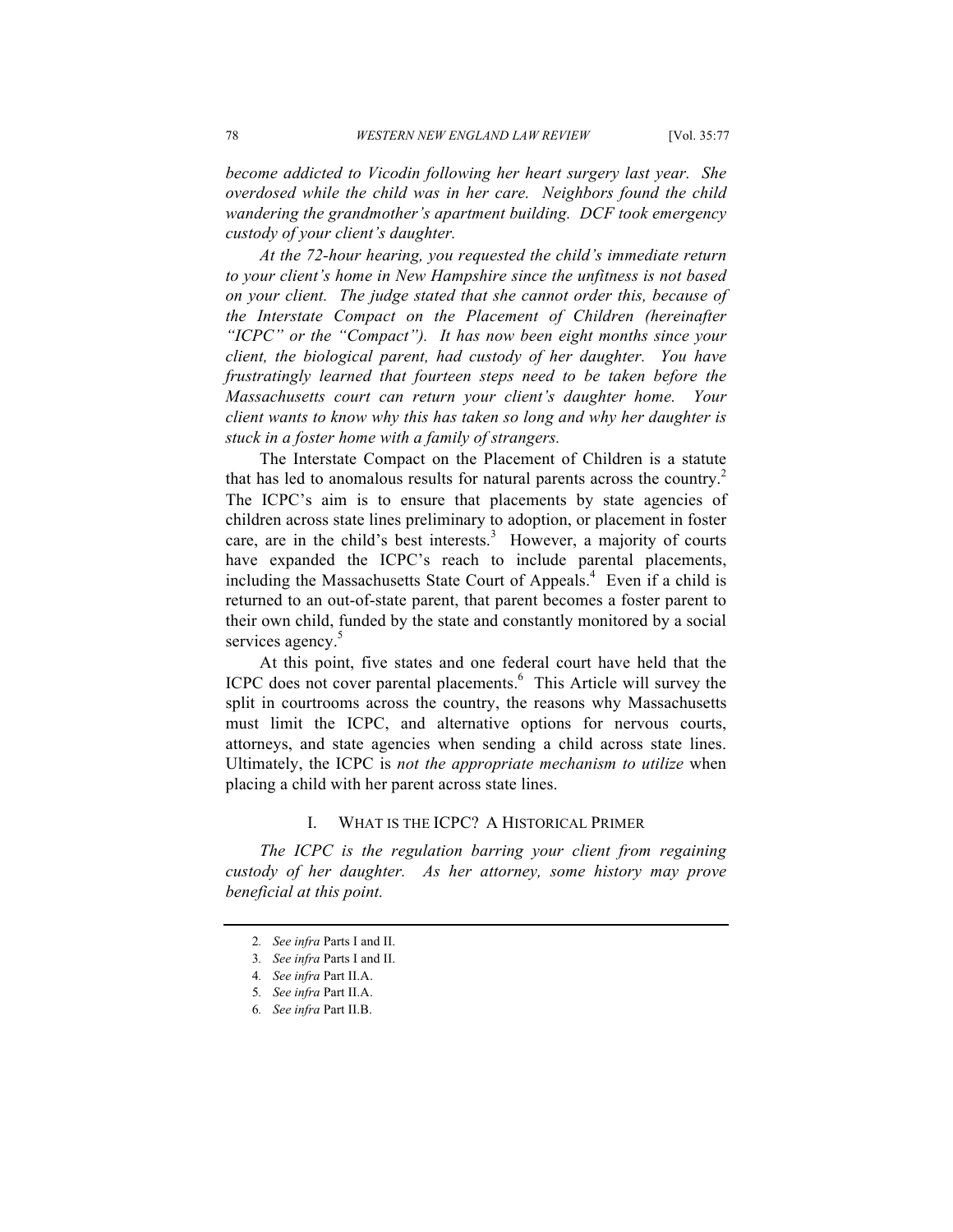The ICPC establishes uniform legal and administrative procedures that govern the interstate placement of children in foster care.<sup>7</sup> The ICPC was drafted in the 1950s to address growing concerns regarding interstate adoption and foster care placement of children.<sup>8</sup> increasing mobility of the American population and a rising divorce rate created the need for child protective agencies to safely place foster children in homes across state lines. The ICPC's purpose is to offer protection and services to children who are placed across state lines for foster care or preliminary to adoption.<sup>9</sup> Furthermore, the ICPC extends the jurisdictional reach of a sending state into the borders of another party state for the purposes of investigating proposed foster care The options.<sup>10</sup> At this time, the Compact has been enacted by all fifty states, the District of Columbia, and the U.S. Virgin Islands.<sup>11</sup>

 9. TEXT OF INTERSTATE COMPACT ON THE PLACEMENT OF CHILDREN (Ass'n of Adm'rs of the Interstate Compact on the Placement of Children 1960), *available at*  http://icpc.aphsa.org/Home/articles.asp [hereinafter TEXT OF ICPC].

 10*. See* Hartfield, *supra* note 7, at 296. "The ICPC was intended to facilitate interstate adoption, thereby increasing the pool of acceptable homes for children in need of placement. The ICPC should make interstate adoption easier and more certain." *Id.* at 293.

 11*. See Annotation, Construction and Application of the Interstate Compact on the Placement of Children*, 5 A.L.R. 6TH 193, 208 (2005). "Since compacts are a statute in each of the jurisdictions that are a party to it, the entire body of legal principles applicable to the interpretation of statutes also applies to the interpretation of compacts." *In re* Alexis O., 959 A.2d 176, 180 (N.H. 2008) (quotations omitted). Thus, ICPC interpretation is a matter of state—*not federal*—law. McComb v. Wambaugh, 934 F.2d 474, 479 (1991); *In re Alexis O*., 959 A.2d at 180. *See generally* ALA. CODE §§ 44-2-20 to -26 (LexisNexis 1991); ALASKA STAT. §§ 47.70.010 to -.080 (1990); ARIZ. REV. STAT. ANN. §§ 8-548 to -548.06 (1989); ARK. CODE ANN. §§ 9-29-201 to -208 (1991); CAL. FAM. CODE §§ 7900-13 (West 2004 & Supp. 2012); COLO. REV. STAT. ANN. §§ 24-60-1801 to -1803 (West 2008); CONN. GEN. STAT. ANN. §§ 17a-175 to -182 (West 2006); DEL. CODE ANN. tit. 31, § 381 (2009); D.C. CODE §§ 4-1421 to -1424 (LexisNexis 2009); FLA. STAT. ANN. §§ 409.401-.405 (West 2009); FLA. STAT. ANN. §§ 409.408-.4101 (West Supp. 2012); GA. CODE ANN. §§ 39-4-1 to 10 (1995); HAW. REV. STAT. ANN §§ 350E-1 to -9 (LexisNexis 2010); IDAHO CODE ANN. §§ 16-2101 to -2107 (2009); 45 ILL. COMP. STAT. ANN. 5/0.01-15 (West 2005); IND. CODE ANN. §§ 1-28-4-1 to -8 (West 2008); IOWA CODE ANN. §§ 232.158-.168 (West 2006 & Supp.

 7*. See* Bernadette W. Hartfield, *The Role of the Interstate Compact on the Placement of Children in Interstate Adoption*, 68 NEB. L. REV. 292, 297 (1989) [hereinafter Hartfield]. The ICPC was drafted to facilitate placements that "safeguard the interests of the child" and allow states to properly discharge their "legal responsibility . . . to protect the interests of the child." *Id.* 

 8*. See* Kimberly M. Butler, *Child Welfare—Outside the Interstate Compact on the Placement of Children—Placement of a Child with a Natural Parent*, 37 VILL. L. REV. 896, 896 (1992) (citing Hartfield, *supra* note 7, at 295). Concerns leading to the development of moved interstate; (2) territorial limitations of states' jurisdiction that left states unable to ensure that children received proper care and supervision in a receiving state; and (3) lack of a means by which to compel a receiving state to provide necessary care. Hartfield, *supra* note the Compact were threefold: (1) failure of existing statutes to provide protection to children 7, at 297.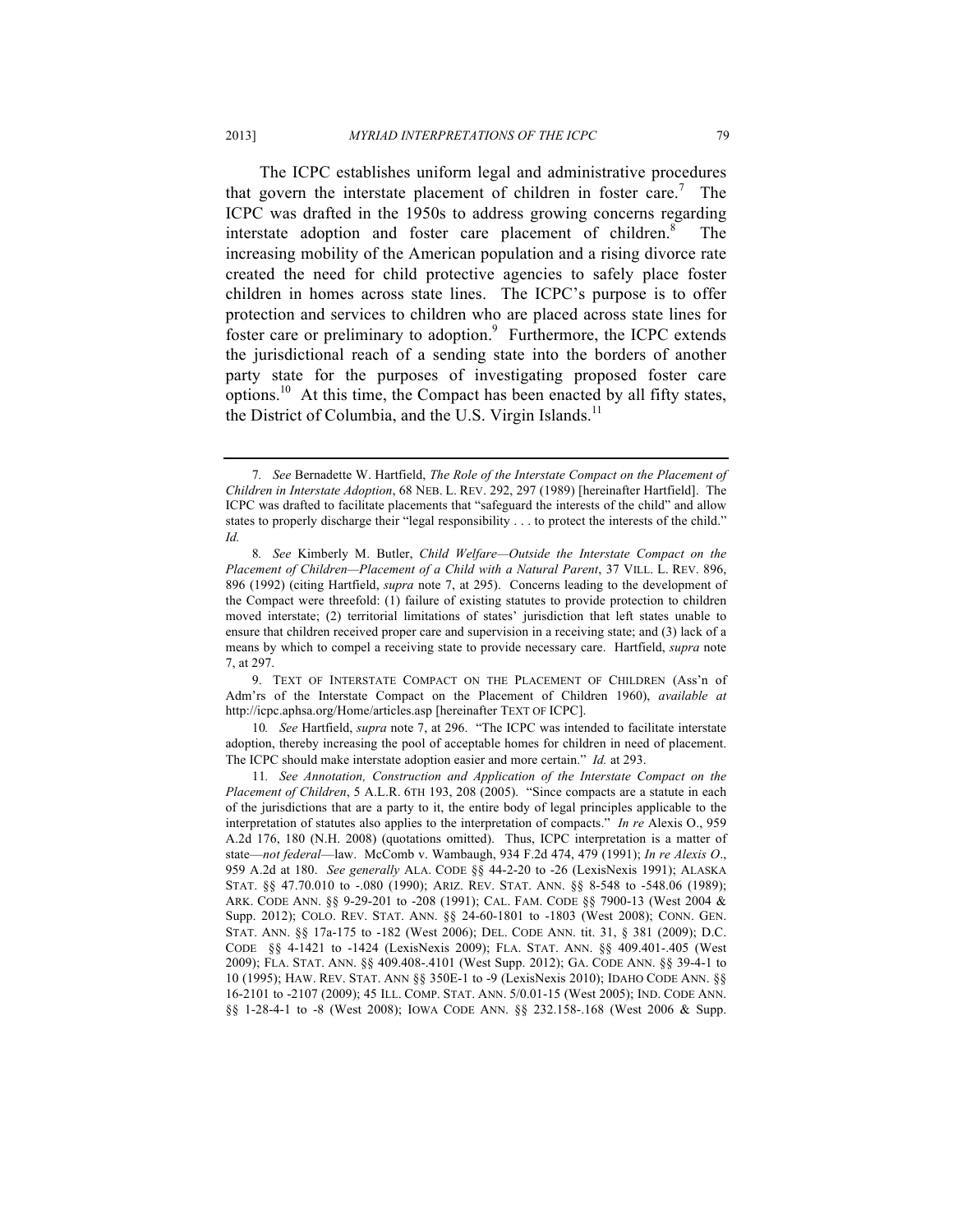Structurally, the ICPC consists of ten articles, identical in all member states, and defines the types of foster care placements that are subject to the Compact.<sup>12</sup> For the purpose of your client's case, the Compact's most controversial term is "placement" within Article II(d) which is defined as:

 [T]he arrangement for the care of a child in a family free or boarding home or in a child-caring agency or institution but does not include any institution caring for the mentally ill, mentally defective or epileptic or any institution primarily educational in character, and any hospital or mental facility.<sup>13</sup>

 It is important to note that Article VIII(a) *exempts* from the ICPC situations in which the child's "*parent*, step-parent, grandparent, adult brother or sister" sends or brings the child into the receiving state "and leav[es] the child with any such relative or nonagency guardian in the receiving state."<sup>14</sup> Massachusett's lower appellate courts have ruled that the ICPC does include foster placements with out-of-state parents; however, the Supreme Judicial Court has yet to rule on the Interstate

 2011); KAN. STAT. ANN. §§ 38-1201 to -1206 (2000); KY. REV. STAT. ANN. §§ 615.030- .050, .990 (LexisNexis 2008); LA. CHILD CODE ANN. art. 1608-22 (2004); ME. REV. STAT. ANN. tit. 22, §§ 4191-247, 4251-69 (2004 & Supp. 2011); MD. CODE ANN., FAM. LAW §§ 5- 601 to -611 (LexisNexis 2006); MASS. GEN. LAWS ANN. ch. 119, §§ 2-1 to -8 (West 2008); MICH. COMP. LAWS ANN. §§ 3.711-.717 (West 2004); MINN. STAT. ANN. §§ 260.851-.91 (West 2007); MISS. CODE ANN. §§ 43-18-1 to -17 (2008); MO. ANN. STAT. §§ 210.620-.640 (West 2010); MONT. CODE ANN. §§ 41-4-101 to -109 (2011); NEB. REV. STAT. §§ 43-1101 to -1102 (2008); NEV. REV. STAT. ANN. §§ 127.320-.350 (LexisNexis 2010); N.H. REV. STAT. ANN. §§ 170-A:1-7 (2002); N.J. STAT. ANN. §§ 9:23-5 to -17 (West 2002); N.M. STAT. ANN. §§ 32A-11-1 to -8 (West 1989); N.Y. SOC. SERV. LAW § 374-a (McKinney 2010); N.C. GEN. STAT. §§ 7B-3800 to -3806 (2009); N.D. CENT. CODE §§ 14-13-01 to -08 (2009); OHIO REV. CODE ANN. §§ 5103.20-.23, 5103.231-.237 (West 2010); OKLA. STAT. ANN. tit. 10, §§ 571- 77 (West 2009); OR. REV. STAT. §§ 417.200-.260 (2009); 62 PA. STAT. ANN. §§ 761-65 (West 2010); R.I. GEN. LAWS §§ 40-15-1 to -10 (2006); S.C. CODE ANN. §§ 63-9-2200 to - to -207 (2010); TEX. FAM. CODE ANN. §§ 162.101-.107 (West 2008); UTAH CODE ANN. §§ 62A-4-301 to -309 (LexisNexis 2011); VT. STAT. ANN. tit. 33, §§ 5901-27 (2001); V.I. CODE WASH. REV. CODE ANN. §§ 26.34.010-.080 (West 2005); W. VA. CODE ANN. §§ 49-2A-1 to - 2 (LexisNexis 2009); WIS. STAT. ANN. §§ 48.988-.999 (West 2011); WYO. STAT. ANN. §§ 2290 (2010); S.D. CODIFIED LAWS §§ 26-13-1 to -9 (2004); TENN. CODE ANN. §§ 37-4-201 ANN. tit. 34, §§ 121-27 (1994); VA. CODE ANN. §§ 63.2-100, 63.2-1100 to -1105 (2007); 14-5-101 to -108 (2011).

<sup>12</sup>*. See* TEXT OF ICPC, *supra* note 9; Hartfield, *supra* note 7, at 297.

 13*.* TEXT OF ICPC, *supra* note 9, at art. II(d); *See* Hartfield, *supra* note 7, at 313 ("Unfortunately, placement is not clearly defined in the ICPC, making it difficult to determine whether the ICPC applies to a given situation."). "[S]ome of this uncertainty [of applying the ICPC] is also the result of ambiguity in the definitional sections of the ICPC." *Id.* at 303. *See generally* cases cited *infra* 31-75.

 959 A.2d at 181 (highlighting relevant "placement" language within Compact). 14*.* TEXT OF ICPC, *supra* note 9, at art. VIII(a) (emphasis added); *see In re Alexis O*.,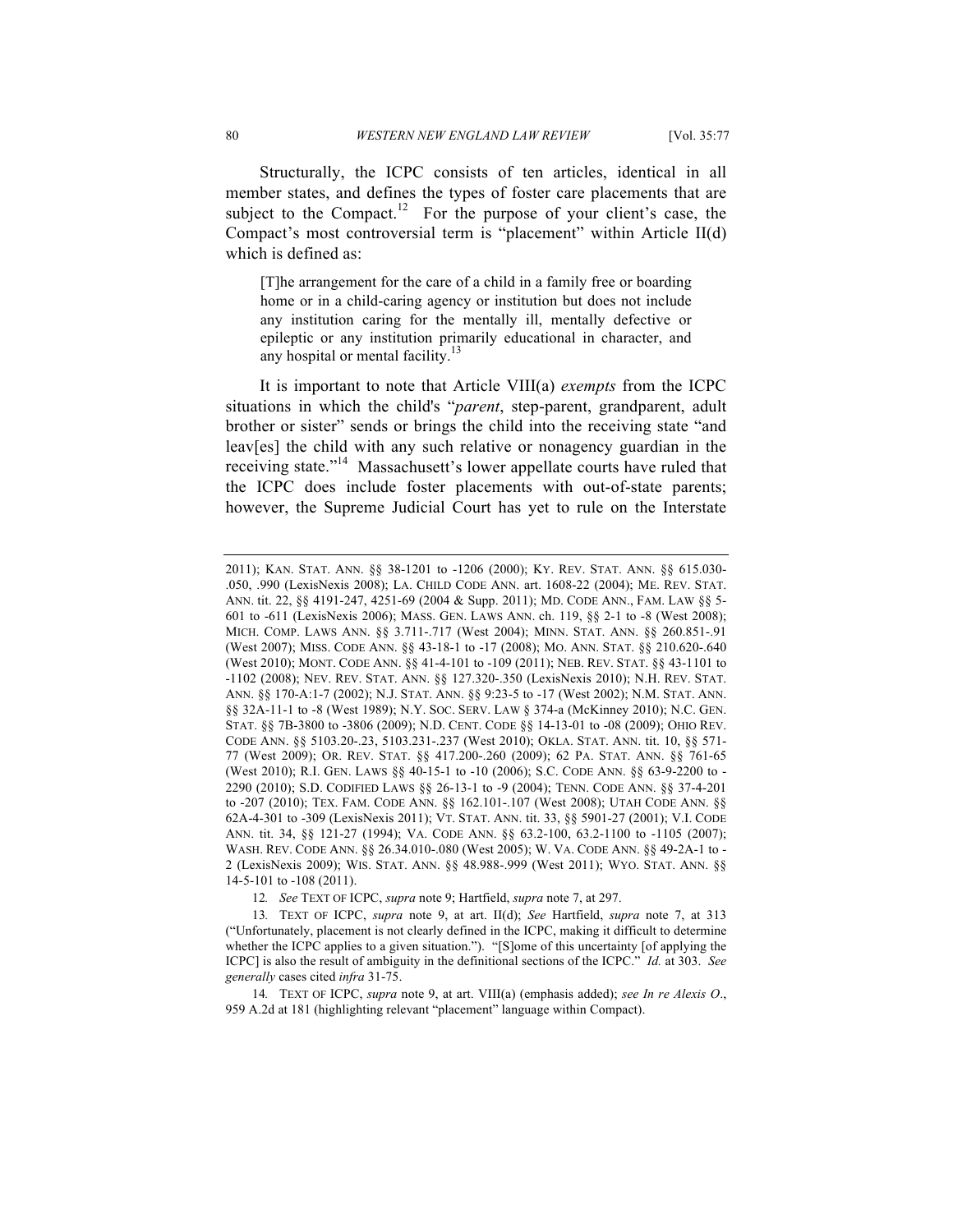types of placements to which the Compact applies.<sup>16</sup> This split is Compact.<sup>15</sup> Federal and state courts are currently split regarding the discussed more fully in Section III below.

 The Association of Administrators of the Interstate Compact on the Placement of Children (AAICPC) disseminates and promotes the provisions of the ICPC.<sup>17</sup> The Association of Administrators is composed of each state's individual compact administrators; each is responsible for coordinating all ICPC activities within his or her state.<sup>18</sup> While certain state courts, including Massachusetts' lower state courts, have ruled that the ICPC is indeed applicable to out-of-state foster placements with noncustodial parents, such a reading of the ICPC violates a parent's constitutional rights to family integrity and places a financial burden on the state that historically belongs with an individual parent.<sup>19</sup>

 Specifically, requesting an ICPC placement is procedurally daunting for attorneys, their clients, and families. The method of obtaining a timely home study can be a tremendous headache. To properly place a foster child out of state, a state agency in the receiving state must evaluate the home and render a decision whether the proposed placement is in the child's best interests.<sup>20</sup> For a sending state court to place a child across state lines following an approved ICPC placement, *fourteen steps* must occur, averaging several months to complete.<sup>21</sup>

 15*. See* Adoption of Warren, 693 N.E.2d 1021, 1024-25 (Mass. App. Ct. 1998) (holding the ICPC applicable to parental placements), *review denied*, 700 N.E.2d 268 (Mass. 1998); (requiring home study of mother before possible placement of child). *see also In re* Care and Protection of Xantha, 957 N.E.2d 113, 113 (Mass. App. Ct. 2011)

 note 7, at 303 ("Unfortunately, placement is not clearly defined in the ICPC, making it 16*. See* cases cited *infra* notes 31-75 and accompanying text; *see also* Hartfield, *supra*  difficult to determine whether the ICPC applies to a given situation.").

 17. For more information about the AAICPC and its role in applying the ICPC, *see* AM. PUB. HUMAN SERVS. ASS'N, ADM'RS OF THE ICPC, http://icpc.aphsa.org (last visited May 13,  $2013$ ). 2013). 18. AM. PUB. WELFARE ASS'N., COMPACT ADMINISTRATORS' MANUAL FOR THE

 INTERSTATE COMPACT ON THE PLACEMENT OF CHILDREN 2.12 (2003).

 959 A.2d at 182 (stating that applying the ICPC to parents leads to "anomalous results"). The court stated that it is the "traditional duty" of parents to support their children, not the state. 19*. See* cases cited *infra* notes 31-48 and accompanying text; *see also In re Alexis O*., *Id.* (quoting State DYFS v. K.F., 803 A.2d 721, 727 (N.J. Super. Ct. App. Div. 2002)).

 20*. See* Vivek Sankaran, *Perpetuating the Impermanence of Foster Children: A Critical Analysis of Efforts to Reform the Interstate Compact on the Placement of Children*, 40 FAM. L.Q. 435, 445 (2006) [hereinafter *Perpetuating the Impermanence of Foster Children*].

 21*. See* N. CAL. TRAINING ACAD., INTERSTATE COMPACT ON THE PLACEMENT OF Guide.pdf. The steps outlined are as follows: CHILDREN (ICPC), 4-6 http://academy.extensiondlc.net/file.php/1/resources/RM-ICPC-SW-

 1. [The s]ending state's local child welfare agency sends required paperwork . . . to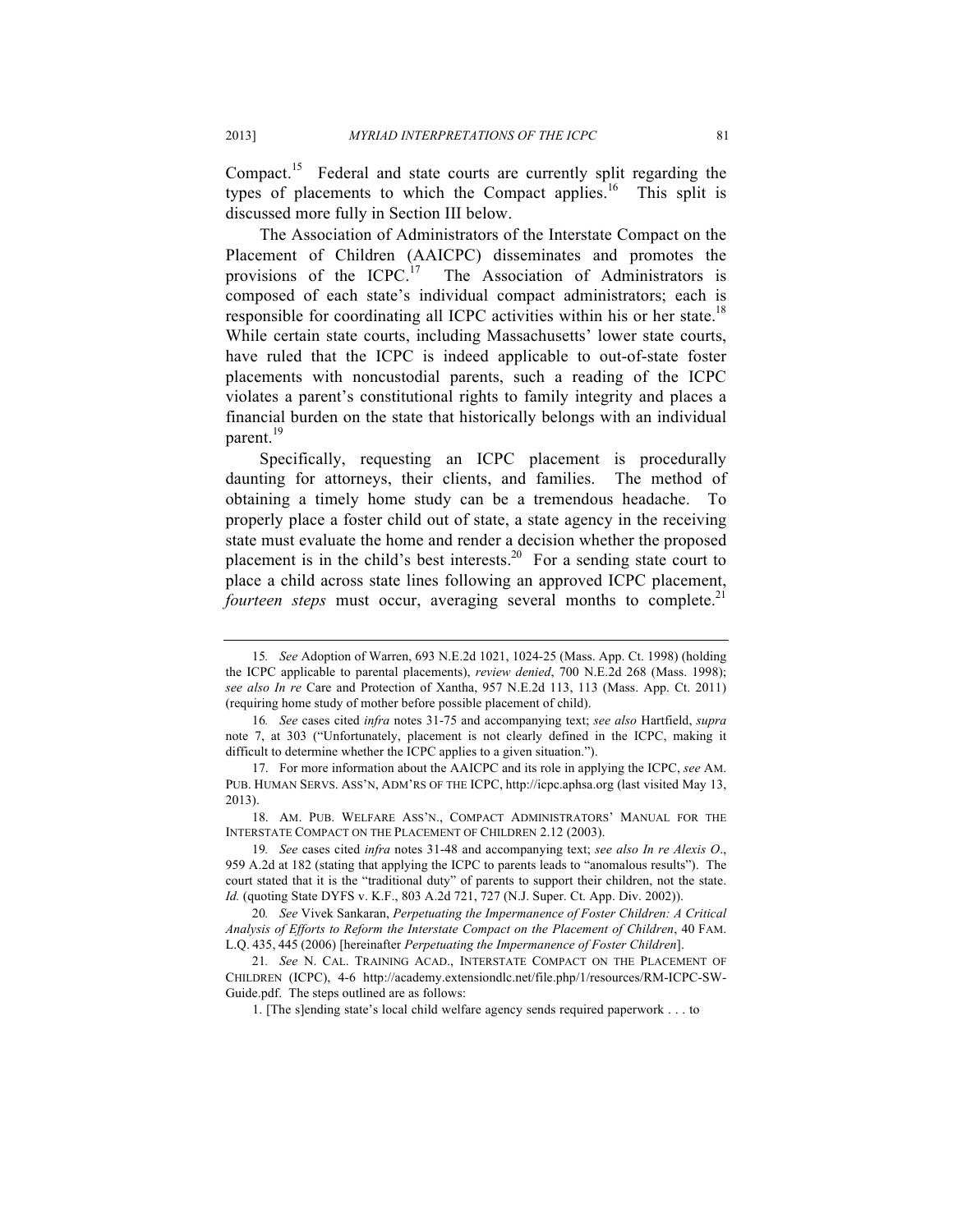Most troublesome for many parents is the fact that approval or denial decision for an ICPC placement is ultimately left to the subjective recommendation of an individual social worker.<sup>22</sup>

 The placement of a foster child under the ICPC's provisions is complicated not only by the multiple steps required, but also the failure of quick foster care placements due to overburdened child welfare agencies in both the sending and receiving states.<sup>23</sup> The current version

 *Id. See also* Julius Libow, *The Interstate Compact on the Placement of Children —A Critical Analysis,* 43 JUV. & FAM. CT. J. 19, 23 (1992) ("In California, prior to September 1991, the average turnaround time for cases originating in Los Angeles was 145 days."). Mr. Libow suggests that, "[d]ue to a chronic shortage of personnel, each movement of documents can create a bottleneck ranging from weeks to months." *Id.* at 22.

 22*. See Perpetuating the Impermanence of Foster Children, supra* note 20, at 457 ("The combination of vague, undefined standards with inadequate review procedures perpetuates a system in which the exclusive authority to make placement decisions impacting a child's future rests in the personal opinions and beliefs of a single caseworker."). Troublingly, the caseworker's evaluation "is the sole determinant of whether a child can be placed" with her family or will remain in the sending state. *Id.* at 447.

 highlights the troubling time issues surrounding placements. *Id. See also* A.A. v. Cleburne Cnty. DHR, 912 So.2d 261, 268 n.5 (Ala. Civ. App. 2005) (stating ICPC home study would take a minimum of nine months to complete). OFFICE OF THE INSPECTOR GENERAL, DEP'T OF HEALTH AND HUMAN SERVS, INTERSTATE COMPACT ON THE PLACEMENT OF CHILDREN 6 (1999) (reporting that state ICPC administrators report waiting an average of three to four months for the entire home study to be completed); BRUCE BOYER, REPORT TO THE 23*. See id.* at 445-46 and accompanying text. Professor Sankaran's illuminating article

 sending state's ICPC office . . . includ[ing] the social history of the child and the case plan. 2. Sending state's ICPC office sends required paperwork to the receiving state's ICPC office. 3. Receiving state's ICPC office sends required paperwork to receiving state's local child welfare agency. 4. Receiving state's local child welfare agency [performs home study and] sends [home study] results to receiving state's ICPC office. 5. Receiving state's ICPC office ensures the placement is safe and suitable and not contrary to the best interest of the child being placed and checks whether the placement may be made or shall not be made . . . . 6. Receiving state's ICPC office sends determination to sending state's ICPC office. 7. Sending state's ICPC office forwards the results of the local child welfare agency home study in receiving state to its local agency. 8. Sending state [court] determines whether or not placement in the receiving state is in the best interest of the child and whether or not the placement resource will be used . . . . 9. Receiving state's central ICPC office sends required paperwork to receiving state's local child welfare agency. 10. Receiving state's local child welfare agency sends results of the home study to receiving state's central ICPC office. 11. Receiving state's ICPC office makes a determination regarding whether or not placement is a safe, suitable placement in this child's best interest . . . and forwards [to sending state's ICPC office]. 12. Sending county's ICPC office forwards the results of the local child welfare agency home study in receiving state to its local office .... 13. Even if the receiving state says the placement may be made, the local sending agency or the local court can still decide not to use the placement resource if it feels the placement is not in the child's best interest or another placement is a better fit for the child . . . . 14. Once a request to place a child is approved by the receiving state, the sending agency and the receiving parties work together to complete the actual placement . . . .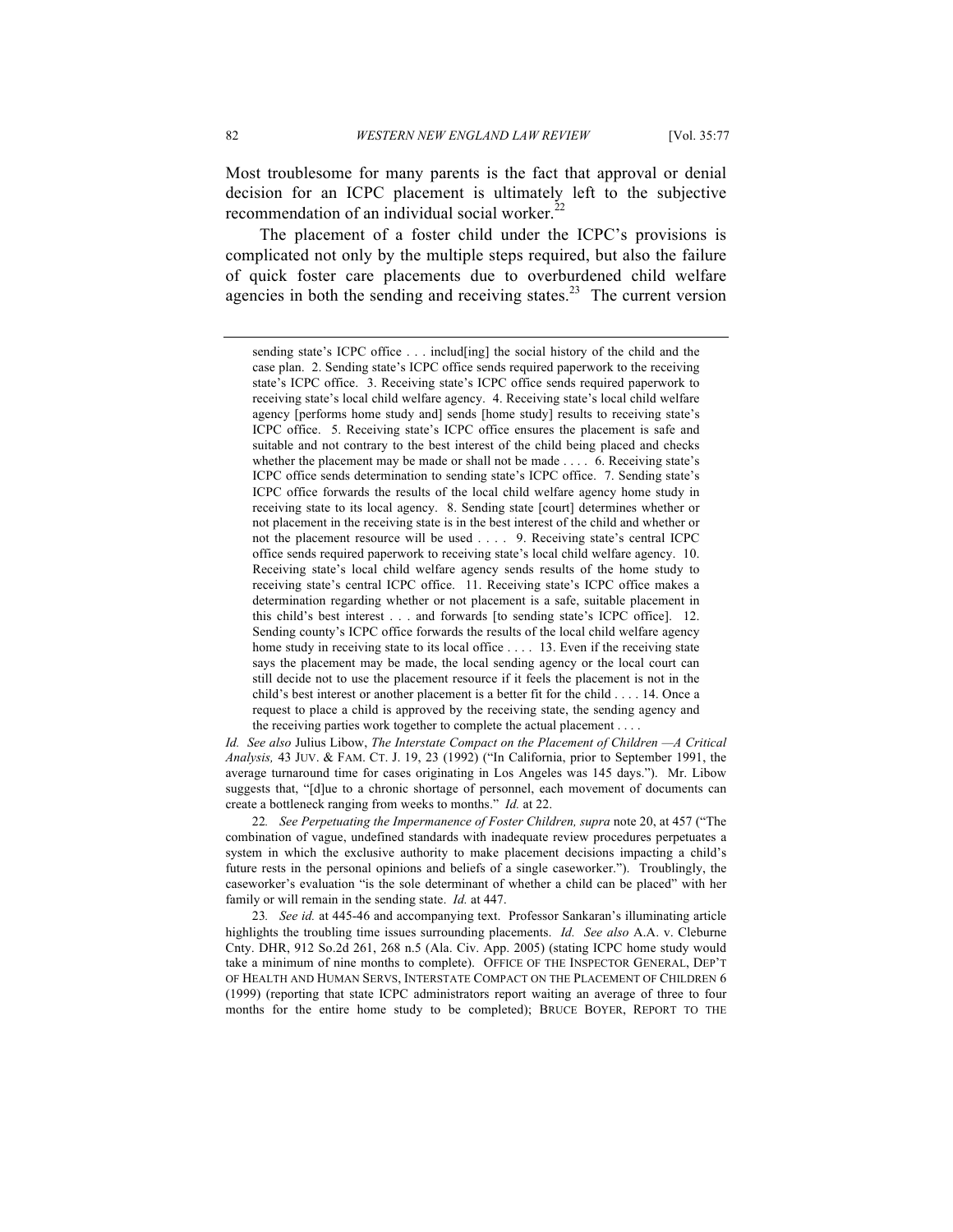of the ICPC does not contain time standards for home studies nor the they are placed out-of-state *within six months* of an ICPC request.<sup>25</sup> placement decision.<sup>24</sup> Foster children are the exception, not the norm, if

 Once the child is placed in foster care in the receiving state, the sending state retains financial responsibility over the child until the case ultimately closes.<sup>26</sup> The decision to close the case is left to the sending state's department of social services.<sup>27</sup> The sending state court renders the ultimate decision following an ICPC approval by the receiving state whether to send the child to the placement.<sup>28</sup> Additionally, the sending state may enter into a financial agreement with a public agency, like the state's social services agency, or a private agency in the receiving state to supervise the out-of-state placement.<sup>29</sup> Finally, it is the sending agency that retains jurisdiction over, and financial responsibility for, the

 between six months and a year). The ICPC approval process, the author notes, sometimes exceeds one year. *Id.*  25*. See* Libow, *supra* note 21, at 22 (noting that ICPC approval frequently takes

 26. *See* TEXT OF ICPC, *supra* note 9, at art. V ("The sending agency shall continue to have financial responsibility for support and maintenance of the child during the period of the placement."). *Cf.* Dep't of Servs. for Children, Youth & Their Families v. J.W., 2004 Del. Fam. Ct. LEXIS 143, at \*4 (Del. Fam. Ct. 2004) ("[A]pplication of the ICPC to placement created a financial obligation of the sending state which is inconsistent with the parent's primary obligation of support."). The *J.W.* court illustrated the predicament of state responsibility for a natural parent's financial obligation: "[I]f the Court would apply the ICPC to placement of a child with natural parents, the sending state assumes financial responsibilities for the child that should be the natural parent's responsibility." *Id.* at \*9.

27. TEXT OF ICPC, *supra* note 9, at art. V.

29. *Id.* 

 dam/aba/migrated/leadership/2003/journal/118.authcheckdam.pdf (noting in a report to the ABA, "[a]s a result of all of the problems associated with the Compact, what should take days or weeks to accomplish often takes months, or, at times, over a year while children wait in temporary out-of-home placements for adults in charge of their futures to fulfill their AMERICAN BAR ASSOCIATION 7 (2003), *available at* http://www.americanbar.org/content/ professional obligations").

 ("The Compact does not contain a timeframe by which a home study and a placement decision must be completed by the receiving state."); *cf.* AM. PUB. HUMAN SERVS ASS'N. INTERSTATE COMPACT ON THE PLACEMENT OF CHILDREN (ICPC): SIDE BY SIDE COMPARISON OF THE NEW AND CURRENT ICPC, http://www.aphsa.org/Policy/ICPC- REWRITE/NewICPCSidebySide.pdf. Article V of the proposed "New ICPC" requires the receiving state to complete and comply with self-imposed time frames. *Id.* at 3-5. The proposed ICPC suggests a six-week, or thirty business day, period. *Id.* at 5. At the time of this Article, twelve states have enacted the proposed ICPC; adoption of the "New ICPC" by 35 states will nullify the current incarnation of the ICPC. *Spotlight on Interjurisdictional Placement: The New Interstate Compact for the Placement of Children*, 12 Children's Bureau Express 6 (July/August 2011), https://cbexpress.acf.hhs.gov/index.cfm?event=website 24*. See Perpetuating the Impermanence of Foster Children*, *supra* note 20, at 445. .viewArticles&issueid=128&articleid=3227.

<sup>28.</sup> *Id.*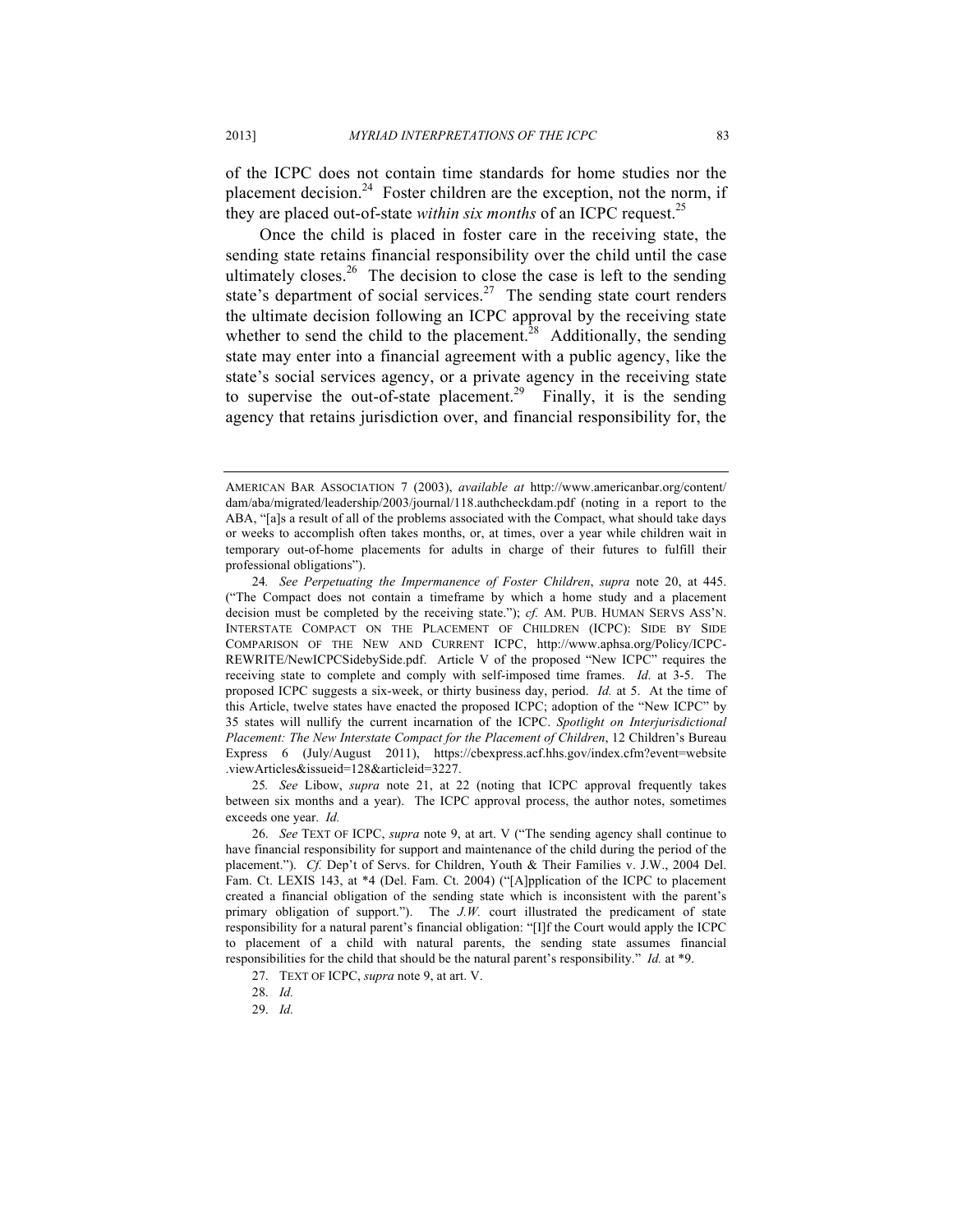child until the adoption is finalized under the ICPC. $30$ 

#### II. REPRESENTATIVE CASE LAW UNDER THE ICPC

#### $A_{\cdot}$ A. *Liberal Construction: Noncustodial Parents as Placements*

 Several state courts have held that the ICPC, and the term "placement" within Article II(d), should be *liberally construed* to apply interpretation more accurately serves the best interests of the child. $32$  The three leading cases holding this view are *Adoption of Warren*,  *Arizona Department of Economic Security v. Leonardo*, and *Department of Children and Families v. Benway*. 33 to noncustodial parents.<sup>31</sup> Practitioners and scholars argue this broad

 In *Adoption of Warren*, the noncustodial father, based in New York, submitted his information for foster care placement following the biological mother's voluntary termination of her parental rights to the Department of Social Services (DSS) in Massachusetts.<sup>34</sup> After New

 33. *Leonardo*, 22 P.3d 513; *Benway*, 745 So.2d 437; *Adoption of Warren*, 693 N.E.2d 1021.

 30*. See id.*; *see also* Hartfield, *supra* note 7, at 309 ("[I]t is the sending agency that must comply with the requirements of the ICPC or be penalized for an illegal placement. . . . [I]t is the sending agency that retains jurisdiction over, and responsibility for, the child until the adoption is finalized.") (citations omitted).

 (holding the ICPC applies to out-of-state, noncustodial parents); Green v. Div. of Family Servs., 864 A.2d 921, 928 (Del. 2004) (holding the ICPC applicable to noncustodial fathers); H.P. v. Dep't of Children & Families, 838 So.2d 583, 585-86 (Fla. Dist. Ct. App. 2003) (holding ICPC applies to the placement of children with their non-custodial, out-of-state mother); Dep't of Children and Families v. Benway, 745 So.2d 437, 438 (Fla. Dist. Ct. App. 1999) (holding ICPC should be "liberally construed" to include placement with out-of-state natural parents); Adoption of Warren, 693 N.E.2d 1021, 1024-25 (Mass. App. Ct. 1998) (holding the ICPC applies where DCF has temporary custody and noncustodial parent seeks custody); Custody of Quincy, 562 N.E.2d 94, 95 (Mass. App. Ct. 1990) (noting the ICPC should be observed when a child is placed out-of-state with noncustodial parent); Orsborn v. Mont. DPHHS, No. DV 04-30, 2004 Mont. Dist. LEXIS 3524, at \*11 (19th Jud. Dist. Ct. of Mont., Lincoln Cnty. May 10, 2004) (holding application of the ICPC to proposed placement of a foster child with noncustodial biological parent); State *ex rel.* Juvenile Dep't of Clackmas Cnty. v. Smith, 811 P.2d 145, 147 n.4 (Ore. Ct. App. 1991) (noting the ICPC applies when a child is sent by someone other than parent or relative to out-of-state father); *see also* Dep't of Health & Rehab. Serv. v. J.M.L., 455 So.2d 571, 572 (Fla. Dist. Ct. App. 1984) (suggesting it would find the ICPC applicable to the out-of-state placement of a child with a natural parent). 31*. See* Ariz. Dep't of Econ. Sec. v. Leonardo, 22 P.3d 513, 518 (Ariz. Ct. App. 2001)

 32*. See* cases cited *supra* note 31 and accompanying text. *See generally* Butler, *supra*  note 8, at 909 (arguing applying the ICPC to natural parents "would best ensure that a child is placed in a suitable environment").

 34. 693 N.E.2d at 1023. The *Glens Falls Chronicle* provided notice of the care and protection proceeding involving the father's son. *Id.* After receiving notice, the father contacted DSS to contest the petition and indicated that he would be interested in caring for his son. *Id.*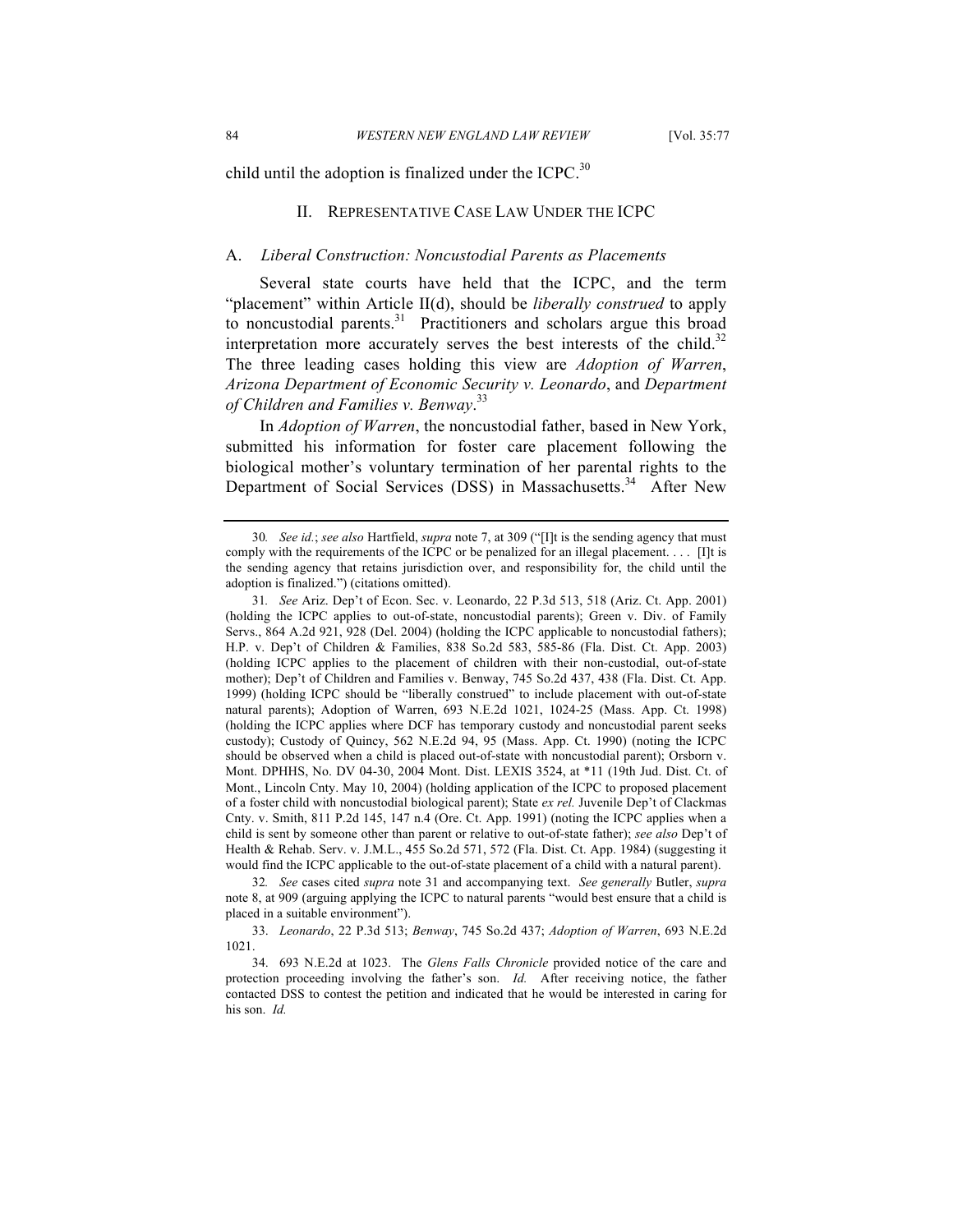York DSS, pursuant to the ICPC, conducted a home study and notified Massachusetts in writing that the father's history of substance abuse and current crowded home environment were not in the child's best interests, New York denied the father's request.<sup>35</sup> The father appealed Massachusetts' insistence on an ICPC home study, but the court held that the ICPC *is applicable* to a noncustodial, out-of-state parent.<sup>36</sup> The court reasoned that because the Department of Social Services had custody of the child, he was not being placed in New York by his parent, but by a state agency, and thus the ICPC should be employed. $37$  Currently, Massachusetts courts are confined by this ruling holding that the ICPC *is* applicable to biological parents.

 In *Arizona Department of Economic Security v. Leonardo*, a noncustodial mother in Texas contested Child Protective Services' (CPS) request for an ICPC home study. $38$  Following a care and protection proceeding involving the biological father, CPS gained custody of the children.<sup>39</sup> The Arizona Court of Appeals held that the ICPC is indeed applicable to the out-of-state placement of foster children with their noncustodial mother.<sup>40</sup> The court *liberally construed*  "placement," as defined following the regulation adopted by the the care of a child in the home of his parent."<sup>41</sup> While the court reasoned that the ICPC is inapplicable to a placing party with "full legal right" to plan for the child, the mother had a *diminished role* because of CPS's temporary custody order from the court.<sup>42</sup> Rather, the ICPC only applies to parents whose rights have been voluntarily terminated, diminished, or severed by the court.<sup>43</sup> AAICPC in effect after April 30, 2000, to include "the arrangement for

43*. See id.* at 518.

Article VIII(a) of this Compact applies only to the sending or bringing of a child

 Massachusetts Department of Children and Families in 2008. The Massachusetts Department of Social Services formally changed its name to the

 recommended that Warren not be placed with his father."). 35*. Id.* at 1025 ("[T]he Department of Social Services in New York specifically

<sup>36</sup>*. Id.* at 1024-25.

 constitute a placement under the Interstate Compact, thereby rendering the provisions of the Interstate Compact applicable to the present case."). 37*. Id.* at 1025 ("The placement of Warren with his father in New York by DSS would

<sup>38. 22</sup> P.3d at 516.

<sup>39</sup>*. Id.* at 515-17.

<sup>40</sup>*. Id.* at 516.

<sup>41</sup>*. Id.* at 517 (quoting ICPC Reg. 3).

 policy and purpose"). The court also rejected the mother's denial of due process argument because the mother was only "deprived of her children for [a] relatively short period of time." 42*. Id.* at 519 (stating that "[c]onstruing the ICPC liberally" better "effectuate[s] its *Id.* at 523.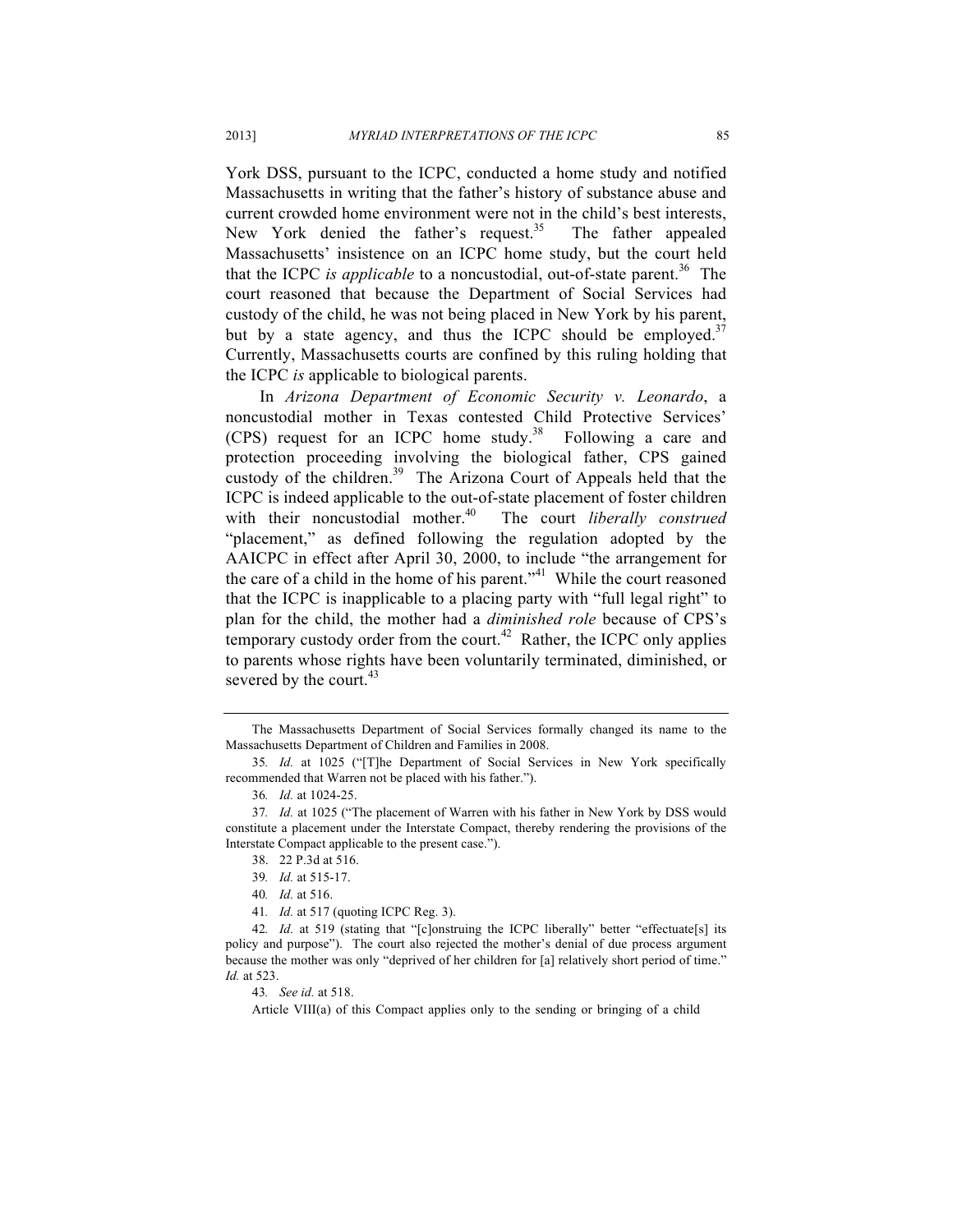Finally, in the *Department of Children and Families v. Benway*, the Department of Children and Families (DCF) denied a father's request to place his Florida-based child with the father in Vermont without ICPC foster care placement with an out-of-state natural parent because "it would be negligent to relinquish that child to an out-of-state parent without *some indication* that the parent is able to care for the child construed and the court rejected a strict interpretation and application of the Compact so that DCF may "maintain[] a watchful eye over the applicable to natural parents, there is a decisional split among various courts across the country.<sup>47</sup> approval.44 The court cautiously held that the ICPC is applicable to a appropriately."<sup>45</sup> The court reasoned that the ICPC should be liberally placement."46 While many state courts have held that the ICPC is indeed

#### B. *Strict Construction of the ICPC: Noncustodial Parents Not Covered*

 Five separate state courts and one federal court of appeals have notably held that the ICPC, and specifically the term "placement," should be carefully limited to apply only to substitute arrangements for natural parents, including foster care or pre-adoptive homes.<sup>48</sup> Courts

 into a receiving state to a parent or other specified individual by a parent or other specified individual whose full legal right to plan for the child has been established by law at a time prior to initiation of the placement arrangement, and has not been voluntarily terminated, or diminished or severed by the action or order of any Court.

*Id.* 

 ICPC 'shall be liberally construed to effectuate the purposes thereof,' . . . which construction supports the application of the ICPC to the out-of-state placement of a dependent child with his or her natural parent." *Id.* at 438 (quoting FLA STAT. 409.40, Art. X). 45*. Id.* at 439 (emphasis added). "Additionally," the court held, "the provisions of the

 46*. Id.* at 439. "[T]he ICPC should be interpreted to include the placement of a child with his natural parents to 'best ensure that a child is placed in a suitable environment, which, after all, is the main purpose of the Compact.'" *Id.* at 439 (quoting Butler, *supra* note 8, at 909).

47*. Compare supra* Part II.A. *with infra* Part II.B.

 48*. See* McComb v. Wambaugh, 934 F.2d 474, 482 (3d Cir. 1991) (holding the ICPC only applies to substitute arrangements for parental care); Ark. Dep't of Human Servs. v. Huff, 65 S.W.3d 880, 888 (Ark. 2002) (holding ICPC does not apply to out-of-state, natural parent); *In re* C.B., 116 Cal. Rptr. 3d 294, 296 (Cal. Ct. App. 2010) (holding the ICPC inapplicable to parental placements); *In re* Kirsten T., No. JV42346, 2005 Cal. App. Unpub. LEXIS 8617, at \*11 (Cal Ct. App. Sept. 22, 2005) (holding the ICPC inapplicable to placement with out-of-state, natural parent); *In re* Colin R., No. JV42346, 2004 Cal. App. Unpub. LEXIS 11492, at \*14 (Cal. Ct. App. Dec. 16, 2004) (holding the ICPC inapplicable to placement with out-of-state, natural parent); *In re* Markelle T., No. J181602, 2003 Cal. App.

 44. 745 So.2d 437, 438-39 (Fla. Dist. Ct. App. 1999). Although Vermont disapproved of the child's placement in Vermont, the Florida court ordered the child placed with his father in direct contravention of the order. *Id.* at 438. DCF appealed the judge's order requiring it to send the dependent child to Vermont. *Id.*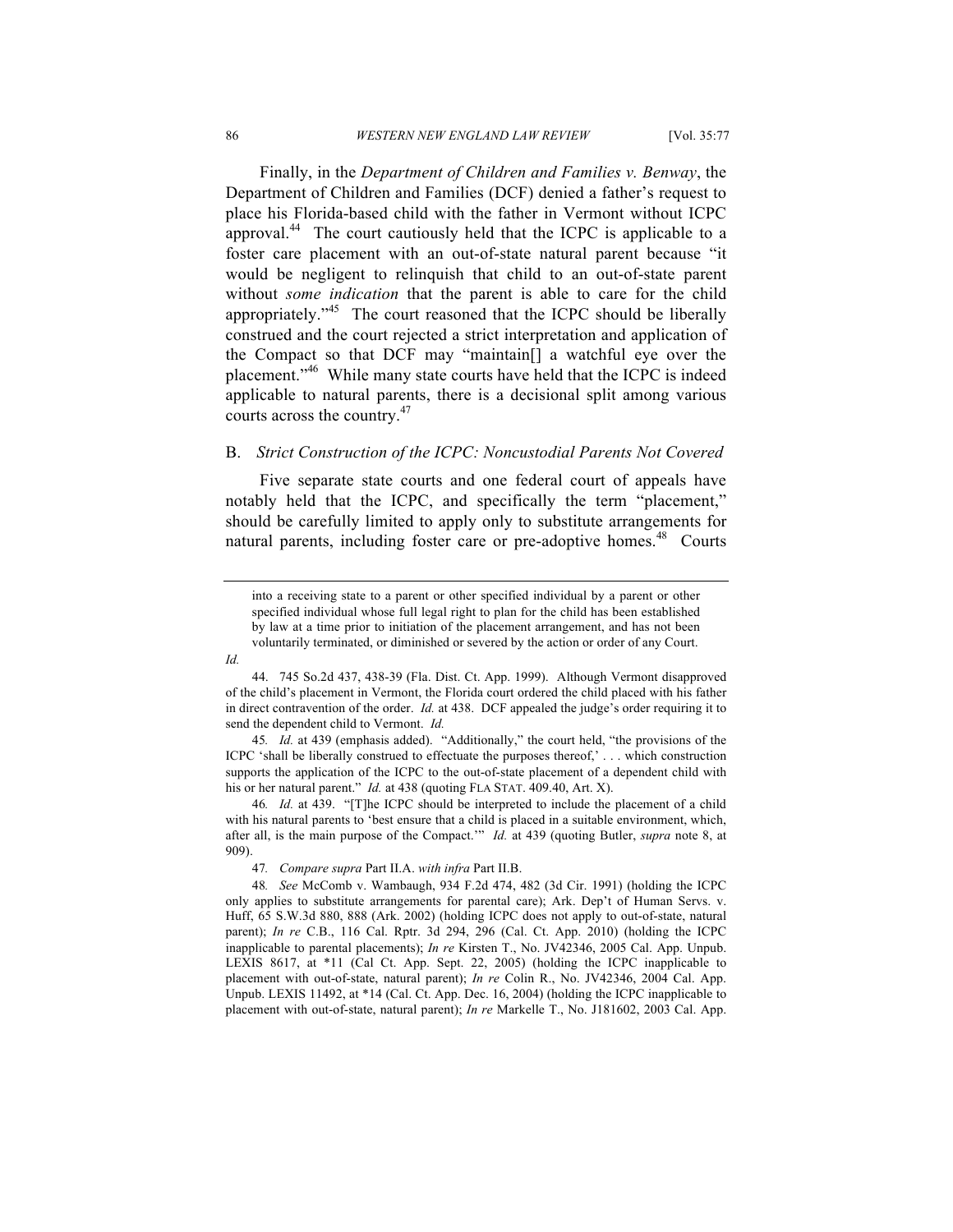hold this interpretation comports with the ICPC's statutory language, prevents blocking a child's placement with his natural parents, and does not misplace financial responsibility for a biological child with a state  *McComb v. Wambaugh*, *Arkansas Department of Human Services v. Huff*, *In re Alexis O*., and, most recently, *In re Emoni W*. 50 agency.<sup> $\frac{49}{9}$ </sup> The four leading cases upholding a strict interpretation are

 In *McComb v. Wambaugh*, the United States Court of Appeals for the Third Circuit held the ICPC and, specifically Article II(d)'s term "placement," does not apply where the child is placed with a natural "placement" to apply "only to *substitutes for parental care* such as foster care or arrangements preliminary to adoption."<sup>52</sup> Additionally, the court relied on the ICPC's detailed draftsmen's notes, which specifically exempted "close relatives" from the purview of the ICPC.<sup>53</sup> The court said that the necessity of ongoing monitoring of a parental foster placement can be addressed by a request to the receiving state's court, parent residing in another state.<sup>51</sup> The Third Circuit strictly interpreted

49*. See* cases cited *supra* note 48 and accompanying text.

 50*. Wambaugh*, 934 F.2d 474; *Huff*, 65 S.W.3d 880; *Emoni W.*, 48 A.3d 1; *In re Alexis O*, 959 A.2d 176.

51*. Wambaugh*, 934 F.2d at 482.

 as a whole the Compact was intended only to govern placing children in substitute arrangements for parental care." *Id.* at 482. This interpretation "avoid[ed] entanglement with the natural rights of families [and] is consistent with the limited circumstances that justify a state's interference with family life." *Wambaugh*, 934 F.2d at 481. 52*. Id.* at 480 (emphasis added). The Third Circuit stated, "[w]e are persuaded that read

 53*. Wambaugh*, 934 F.2d at 481 ("The detailed draftsmen's notes, supplied by the Council of State Governments, reinforce the notion that the Compact does not apply to parental placements. The notes state that Article VIII 'exempts certain close relatives. This was done in order to protect the social and legal rights of the family . . . .'") (quoting Roberta Hunt, *Draftsmen's Notes on the Interstate Compact for the Placement of Children (reprinted in* OBSTACLES TO INTERSTATE ADOPTION 44 (1972)). *See generally* Butler, *supra* note 8, at 908.

 Unpub. LEXIS 5676, at \*17 (June 11, 2003) (holding the ICPC inapplicable to out-of-state, (holding the ICPC limited to situations where proposed placement is foster care or preliminary to possible adoption); *In re* Emoni W., 48 A.3d 1, 6 (Conn. 2012) (holding the ICPC does not apply to parents); Dep't of Servs. for Children Youth & Their Families v. J.W., No. 04-01939, 2004 Del. Fam. Ct. LEXIS 143, at \*4 (Del. Fam. Ct. 2004) (holding the ICPC inapplicable to natural parents); Fla. Dep't. of Children & Family Servs. v. L.G., 801 So.2d 1047, 1050 (Fla. Dist. Ct. App. 2001) (holding the ICPC inapplicable to biological parent's relocation with child to another state); *In re Alexis O*., 959 A.2d 176, 182 (N.H. 2008) (holding the ICPC intended only to govern placement of children in substitute arrangements for parental care); N.J. Div. of Youth & Family Servs. v. K.F., 803 A.2d 721, 729 (N.J. Super. Ct. App. Div. 2002) (holding the ICPC does not apply to relative placements); *In re* Mary L., 778 P.2d 449, 453 (N.M. Ct. App. 1989) (holding ICPC does not apply to out-of-state natural parent); *In re*  Rholetter, 592 S.E.2d 237, 243-44 (N.C. Ct. App. 2004) (holding the ICPC only applies to placement in foster care or as preliminary to possible adoption, not biological mother). non-offending parent); *In re* Johnny S., 47 Cal. Rptr. 2d 94, 95, 100 (Cal. Ct. App. 1995)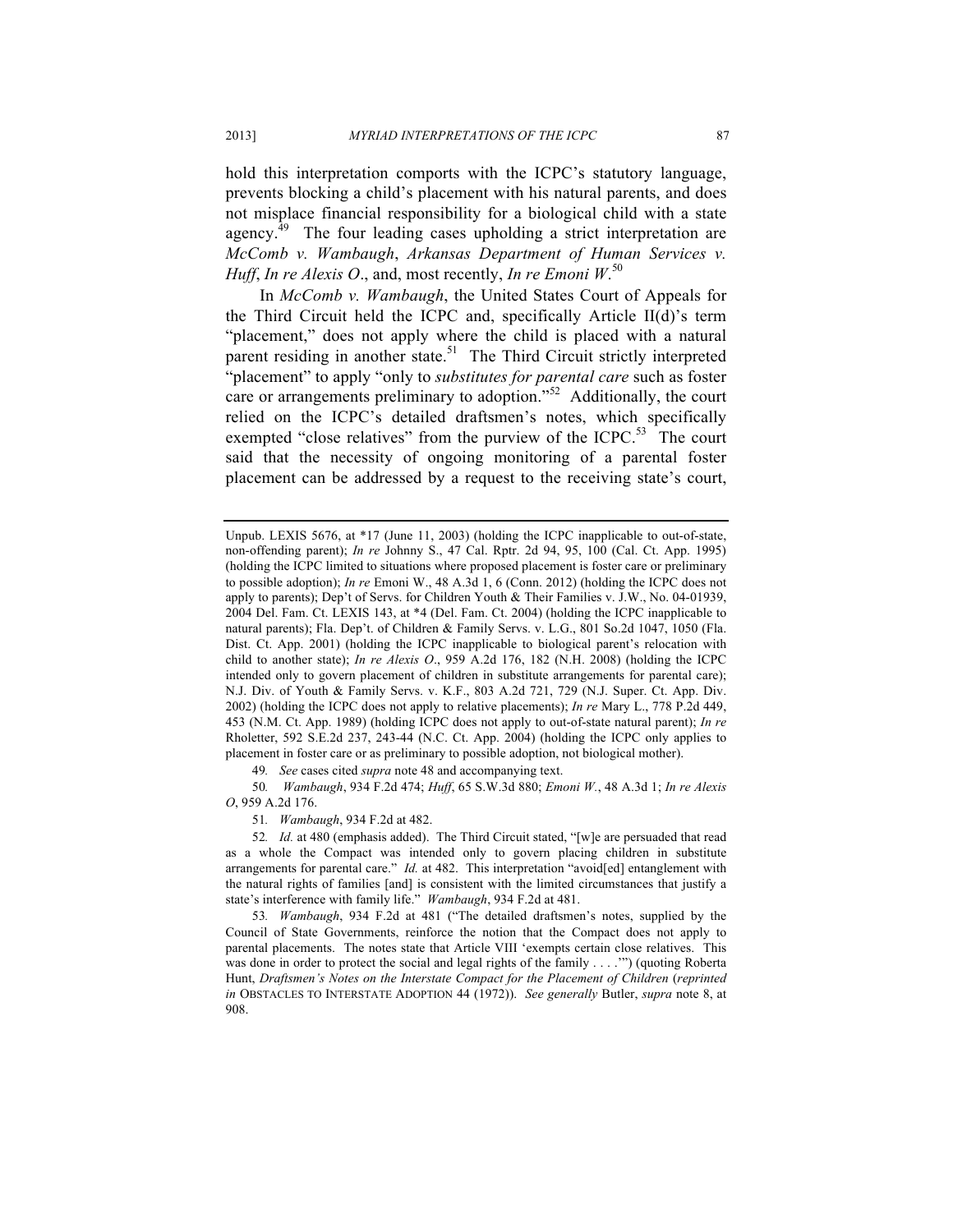not by the ICPC. $54$ 

 In *Arkansas Department of Human Services v. Huff*, an Arkansas mother lost custody of her children due to homelessness and sought a return of custody.<sup>56</sup> The Arkansas Chancery Court ordered an ICPC home study, which Colorado denied; however, the Arkansas judge disregarded the ICPC result and placed the foster children with their natural mother.<sup>57</sup> The Arkansas Department of Human Services (ADHS) appealed the decision to the Arkansas Supreme Court.<sup>58</sup> The state supreme court, relying on *Wambaugh*, held that the ICPC is intended only to govern placing foster children in "substitute arrangements" for parental care and not to an out-of-state, natural the ICPC to apply to natural parents would result in the "anomalous situation of imposing a financial obligation" on the sending state that improperly usurps a parent's duty to support their children. $60$ subsequently moved to Colorado to gain financial stability.<sup>55</sup> She then parent.<sup>59</sup> The court further reasoned that, financially speaking, allowing

 In *In re Alexis O.*, the New Hampshire Supreme Court ruled against New Hampshire's Division of Children, Youth and Families (DCYF) holding the ICPC is inapplicable where an Arizona-based natural parent requested to bring her daughter home from New Hampshire.<sup>61</sup> The court

<sup>54</sup>*. See Wambaugh*, 934 F.2d at 482.

 55*. Huff*, 65 S.W.3d at 882. The Arkansas Department of Human Services (ADHS) had custody of the children while the mother resided in her mother and aunt's homes in Colorado. *Id.* During their separation, the mother obtained stable income and housing in Colorado while her children remained in foster care in Arkansas. *Id.* ADHS requested a study of the mother's Colorado home and officials found the home to be "inappropriate," ultimately denying placement under the ICPC. *Id.* at 883.

<sup>56</sup>*. Id.* 

 57*. Id.* at 882 (describing procedural posture of the case before Arkansas Supreme Court).

<sup>58</sup>*. Id.* at 883.

 59*. Id.* at 888. The Arkansas court relied on *McComb v. Wambaugh* throughout the opinion. *Id.* "This court held that subsection (a) of Article III of the [C]ompact 'makes it clear that it is meant to deal with children who are sent from a sending state into a receiving state for placement in foster care or as a preliminary to a possible adoption.'" *Id.* at 887 (quoting Nance v. Ark. Dep't Human Servs., 870 S.W.2d 721, 725 (Ark. 1994)) (internal quotations omitted).

 60*. Huff*, 65 S.W.3d at 888 n.2 (quoting McComb v. Wambaugh, 934 F.2d 474, 480 (3d Cir. 1991)).

 61. *In re* Alexis O., 959 A.2d 176, 178 (N.H. 2009). Procedurally, the lower "trial court ruled that because the ICPC applied, it could not allow the mother to [bring] her daughter [home] to Arizona until [DCYF indicated that the] placement did not appear to be contrary to the child's interests." *Id.* The child's biological father had brought the children to New Hampshire and DCYF filed a care and protection petition against the father based on neglect. Hampshire Supreme Court, which compared *Wambaugh*, 934 F.2d at 482, with Ariz. Dep't of *Id.* at 179. The applicability of the ICPC issue was one of first impression before the New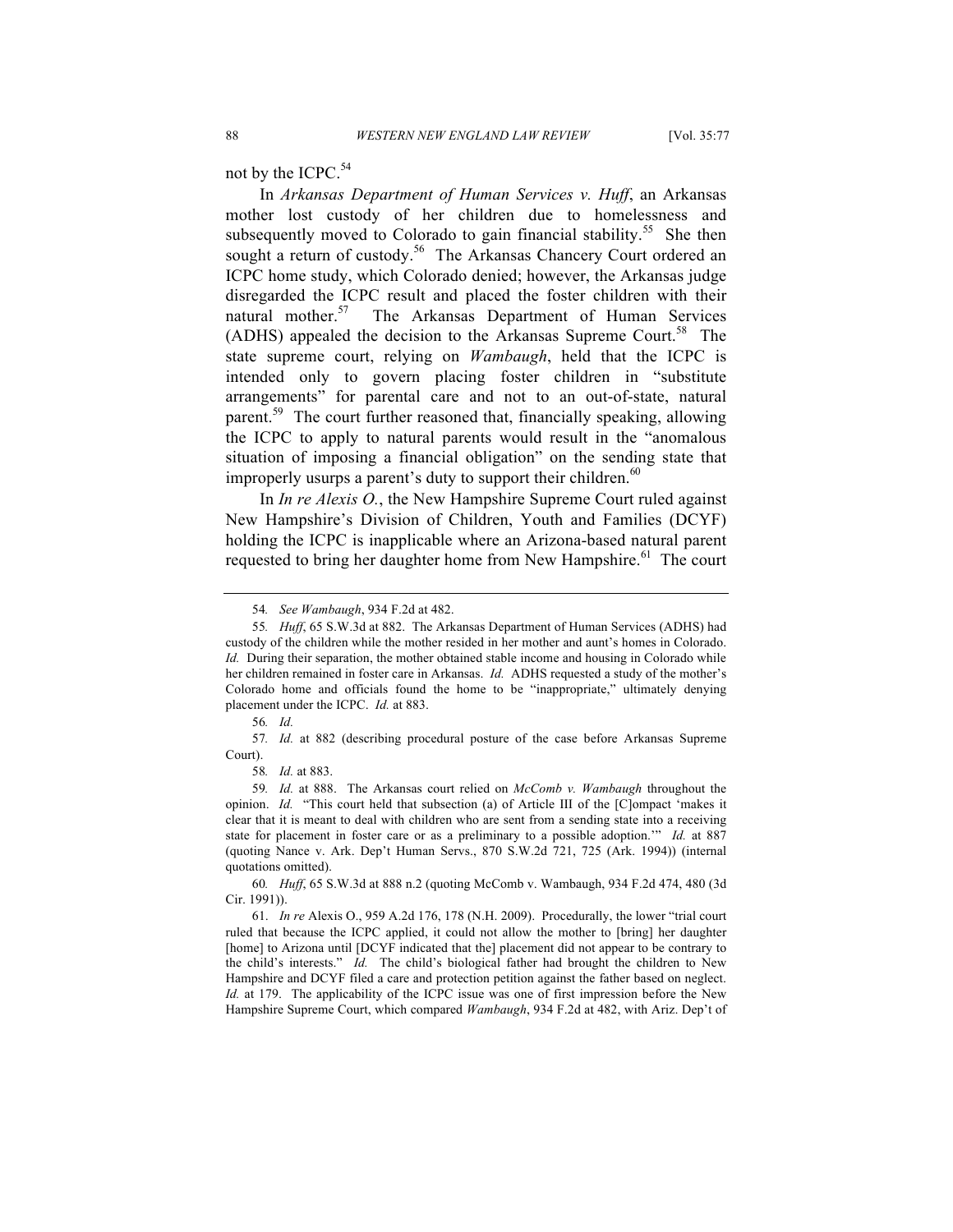evaluated the ICPC's legislative history to aid its analysis given the "liberal construction" language, however, it cited Article VIII(a)'s specific exemption of "*parent*, step-parent, grandparent."<sup>63</sup> The court held that the "limited" ICPC cannot apply to parents.<sup>64</sup> The court reasoned that applying the ICPC to natural parents infringes on the disregards the recognized legislative history behind the Compact.<sup>65</sup> Thus, Arizona, like the United States Court of Appeals for the Third Circuit, and the Arkansas Supreme Court, ruled that the ICPC is inapplicable to natural parents. ambiguous "placement" terminology.<sup>62</sup> The court mentioned Article X's traditional notion of a parent's financial duty to support her children, and

 Most recently, the Connecticut Supreme Court held that the ICPC does not apply to parental placements of children in foster care.<sup>66</sup> In *Emoni W.*, the state removed the children from their mother, and their father, who lived in Pennsylvania and shared custody of the children, came forward requesting custody.<sup>67</sup> The Connecticut trial court refused, even though there were no allegations against the father, and held the ICPC must be followed before the father could obtain custody.<sup>68</sup> On appeal, Connecticut's highest court held that the ICPC's plain language,

63*. Id.* at 181-82.

 64*. Id.* (citing *Wambaugh*, 934 F.2d at 482); *see also* cases cited *supra* note 48 and accompanying text (discussing ICPC as not intended to apply to sending state placement with natural parents).

 65*. In re Alexis O.*, 179 A.2d at 182-84. The court discusses the constitutionally protected right to family integrity in its analysis of the drafters' intent. *Id.* at 182 (citing *Out of State and Out of Luck supra* note 1, at 70-71). "To apply the ICPC to the return of a child to her natural parent would lead to anomalous results," the court said. *Id.* "[F]or instance, the sending state would continue to have a duty to support the child, notwithstanding the 'traditional duty of natural parents to support their children.'" *Id.* (quoting State DYFS v. K.F., 803 A.2d 721, 727 (N.J. Super. Ct. 2002)). The court discusses "[t]he detailed draftsman's notes, supplied by the Council of State Governments," to buttress the opinion "that the ICPC does not apply to parental placements." *In re Alexis O.*, 179 A.2d at 183 (quoting *Wambaugh*, 934 F.2d at 481) (internal quotation marks omitted).

66*. In re* Emoni W., 48 A.3d 1, 2 (Conn. 2012).

 drug factory out of the family's home. *Id.* The father came forward upon hearing of the removal and offered that "he had been responsible for the children's care for extended periods of time during school holidays." *Id.* (internal citation omitted). 67*. Id.* The mother lost custody for various allegations of neglect, including operating a

 68*. Id.* at 3. Advising that the father may be entitled to placement "on the condition that the court order six months of protective supervision." *Id.* (internal citation omitted).

 Econ. Sec. v. Leonardo, 22 P.3d 513, 522 (Ariz. Ct. App. 2001). *In re Alexis O.*, 959 A.2d at 179-80.

 62*. In re Alexis O.*, 959 A.2d at 180 ("We will review legislative history, however, to aid our analysis where the statutory language is ambiguous or subject to more than one reasonable interpretation. We [will] construe all parts of a statute together to effectuate its overall purpose and avoid an absurd or unjust result.") (internal citations omitted).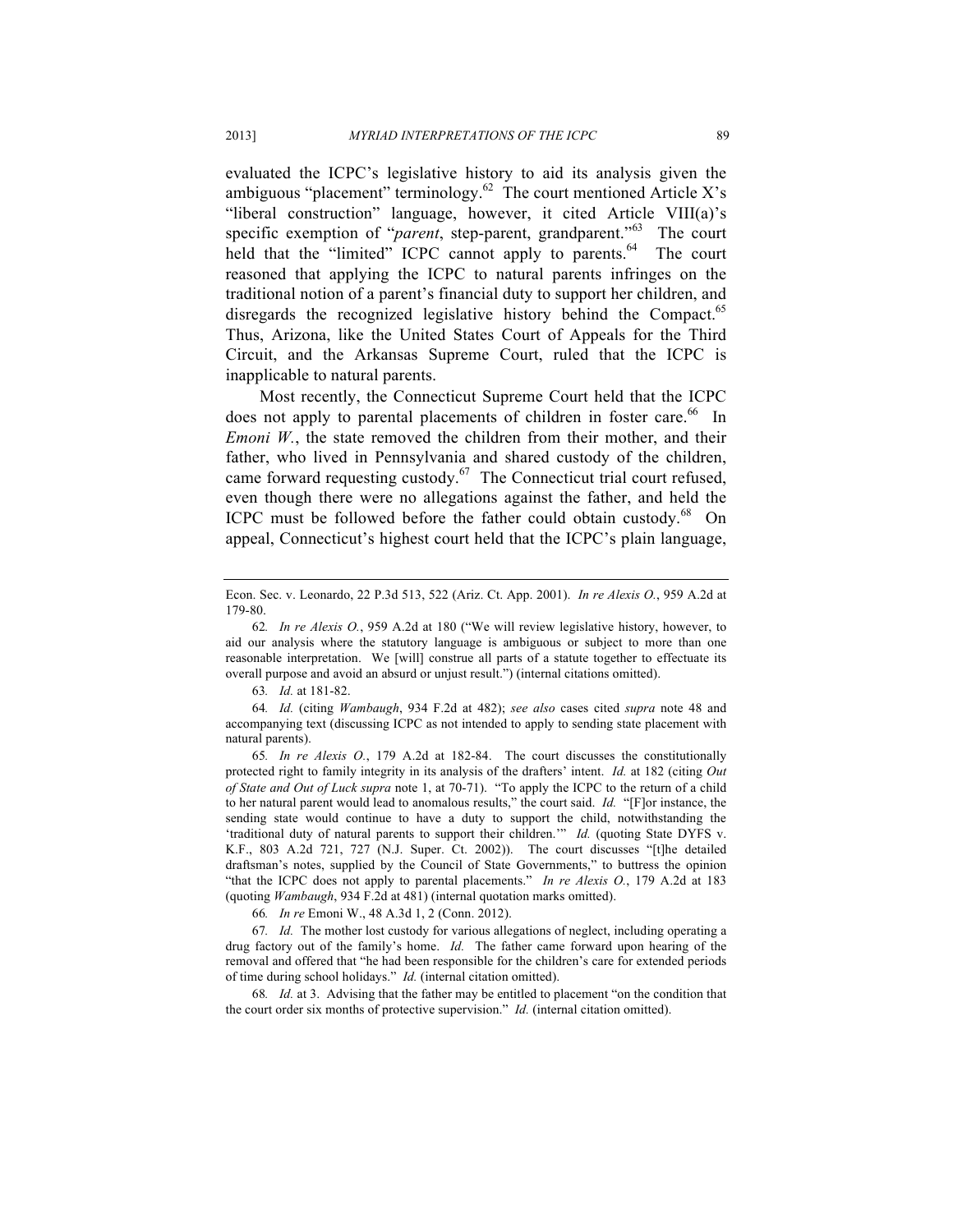which says it applies only to "placement in foster care or as a preliminary to possible adoption," renders the Compact *inapplicable* to natural parents.<sup>69</sup> The court further reasoned that Connecticut's child protection agency and the trial court had mechanisms to quickly evaluate the father's fitness and to temporarily supervise the children to ensure their safety with their father.<sup>70</sup> Finally, the court held that it was "highly" unlikely" that the ICPC's drafters intended state child welfare agencies to retain financial responsibility of a child when placed with a custodial parent.<sup>71</sup>

 The Compact provides that it *only applies* to foster children sent by a state agency across state lines for placement in foster care or prior to a care" does not include placement in the legal custody or guardianship of a minor with her biological parents.<sup>73</sup> When a child is returned to her biological parent, the child is in the 24-hour care and legal custody of a parent. biological parent is willing and able to care for the child. As outlined in  *McComb v. Wambaugh*, the Compact applies only to substitutes for parental care and applying the Compact to parents is "contrary to the plain language of the statute."<sup>74</sup> possible adoption.<sup>72</sup> Furthermore, the federal terminology of "foster" There is no need for substitute care in any form since a

#### III. INTENT OF THE DRAFTERS: THE ICPC IS INAPPLICABLE TO PARENTAL PLACEMENTS

 A careful examination of the legislative history of the Interstate Compact reveals the drafters' intent to exclude parental placements.<sup>75</sup> The ICPC spares certain close relatives from its control, reinforcing the constitutional notion of family integrity illustrated in the landmark cases

72*.* TEXT OF ICPC, *supra* note 9.

 69*. Id.* at 8-9 ("If the drafters had intended §17a-175, article III, to apply to placements with *all* 'persons,' including parents, they easily could have used that language in that article.") (internal quotation omitted).

<sup>70</sup>*. Id.* 

 agencies, like the petitioner in the present case, would 'continue to have financial responsibility for support and maintenance of the child during the period of placement' when a parent obtains custody of [a] child.") (quoting CONN. GEN. STAT. § 17a-175, article V (a)). 71*. Id.* at 9 ("It seems highly unlikely that the drafters would have intended that

 73. Federal law defines "foster care" as "24-hour substitute care for children placed *away from their parents or guardians* and for whom the State agency has placement and care responsibility." 45 C.F.R. § 1355.20(a) (2011) (emphasis added).

 74. McComb v. Wambaugh, 934 F.2d 474, 480 (3d Cir. 1991); *see* Ark. Dep't of Human Servs. v. Huff, 65 S.W.3d 880, 888 & n.3 (Ark. 2002).

 75*. See In re* Alexis O., 959 A.2d 176, 182 (N.H. 2008); *Wambaugh*, 832 F.2d at 481. "The detailed draftsman's notes, supplied by the Council of State Governments, reinforce the notion that the ICPC *does not apply to parental placements*." *Id.* at 481 (emphasis added).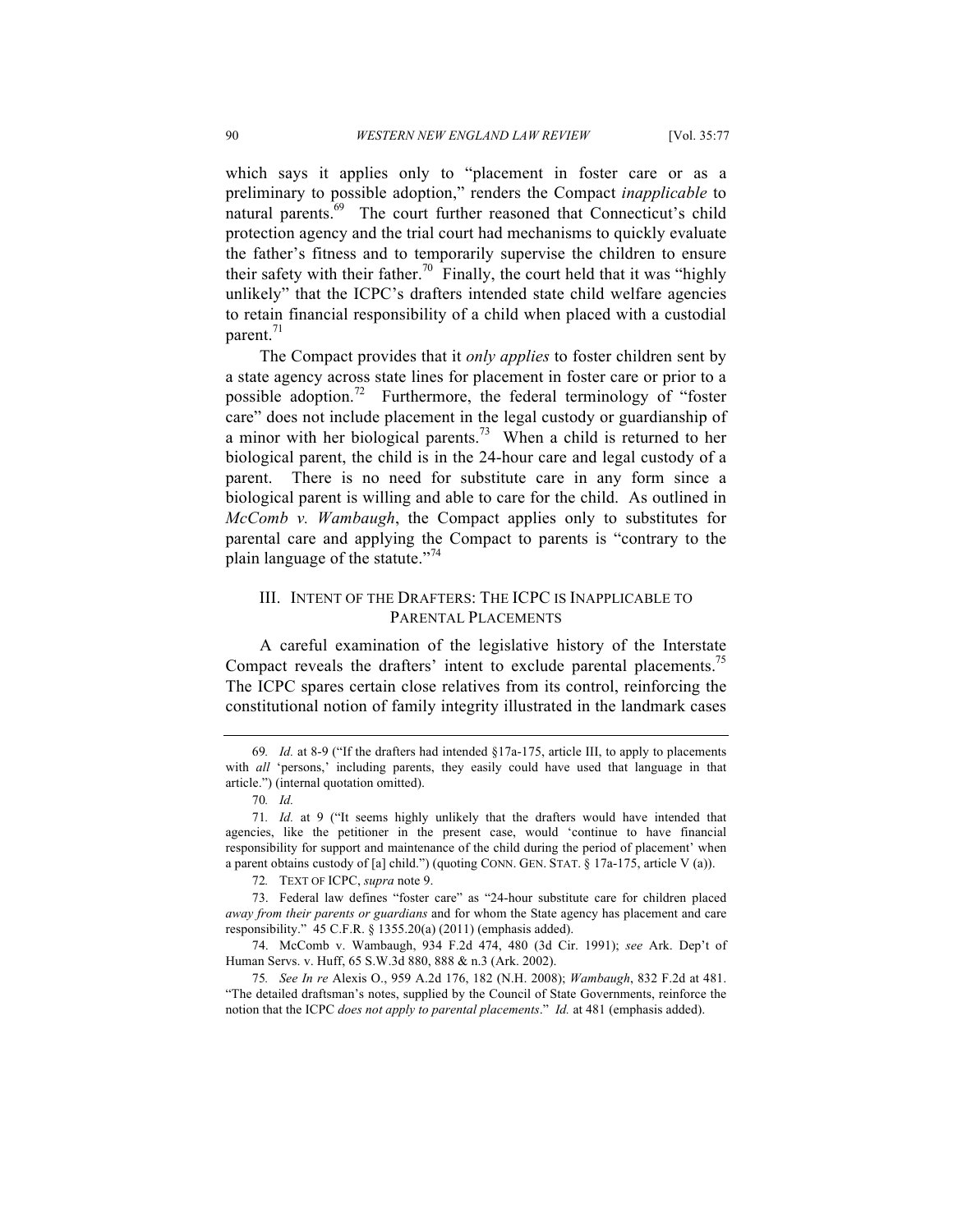of *Stanley v. Illinois* and *Meyer v. Nebraska*. 76 The relationship between a parent and a child is a constitutionally protected and significant right.<sup>77</sup> Massachusetts, the state with the oldest functioning constitution in the United States, is a beacon for national courts and legislatures in Massachusetts to join the Third Circuit and states like New Hampshire and Connecticut in limiting the ICPC. Additionally, the ICPC and its control," which in the case of natural parents is not at issue.<sup>79</sup> Ultimately, the ICPC should govern *substitutes for parental placement*. To apply the ICPC to fit natural parents violates the legislative intent and taxes the already thinly-spread child welfare system. recognizing fundamental constitutional rights.78 The time has arrived for regulations are necessary "*only* in the absence of adequate family

 As noted above, state child welfare agencies are nationally overburdened and this bottleneck results in delayed placements of foster children under the ICPC. $80$  Such delays increase the trauma endured by

 78. LEONARD LEVY, SEASONED JUDGMENTS: THE AMERICAN CONSTITUTION, RIGHTS, model for the federal constitution, which was drafted seven years after Massachusetts' in 1780. *See also* Goodridge v. Dep't of Pub. Health, 798 N.E.2d 941, 961 (Mass. 2003) (holding the denial of marriage licenses to same-sex couples violates the state constitution); 4 ALBERT B. HART, ED., COMMONWEALTH HISTORY OF MASSACHUSETTS, 37-38 (1930)  (describing *Commonwealth v. Nathaniel Jennison* where the Supreme Judicial Court held AND HISTORY 307 (Transaction Publishers 1995). The Massachusetts Constitution was the slavery unconstitutional).

 79*. See In re Alexis O.*, 959 A.2d at 788 (citing *Wambaugh*, 934 F.2d at 481) (discussing draftsmen's notes which exempt close relatives). The court stated the notes explain that the ICPC "exempts certain close relatives. This was done in order to protect the social and legal rights of the family and because it is recognized that regulation is desirable only in the absence of adequate family control or in order to forestall conditions which might produce an absence of such control." *Wambaugh*, 943 F.2d at 481 (quoting DRAFTSMAN'S NOTES ON INTERSTATE COMPACT ON THE PLACEMENT OF CHILDREN, *reprinted in* R. HUNT, OBSTACLES TO INTERSTATE ADOPTION 44 (1972)).

 movement of documents [under the ICPC] can create a bottleneck ranging from weeks to months." *Id.* 80. Libow, *supra* note 21, at 22. "Due to a chronic shortage of personnel, each

 76*. See id.*; Stanley v. Illinois, 405 U.S. 645, 651 (1975) (holding unwed father has liberty interest in companionship, care, custody, and management of children); Meyer v. Nebraska, 262 U.S. 390, 399-401 (1923) (holding the right to conceive and raise one's 390, 399 (1923) (applying Due Process Clause to familial rights)); Griswold v. Connecticut, 381 U.S. 479, 496 (1965) (Goldberg, J., concurring) (Ninth Amendment); Skinner v. Oklahoma *ex rel.* Williams, 316 U.S. 535, 541 (1942) (Equal Protection Clause). children is "essential"). *See also Stanley*, 405 U.S. at 651 (citing Meyer v. Nebraska, 262 U.S.

 numerous occasions that the relationship between parent and child is constitutionally *Meyer*, 265 U.S. at 399-401. "It is cardinal with us that the custody, care and nurture of the child reside first in the parents, whose primary function and freedom include preparation for obligations the state can neither supply nor hinder." Prince v. Massachusetts, 321 U.S. 158, 77*. See* Quilloin v. Walcott, 434 U.S. 246, 255 (1977) ("We have recognized on protected."); *Stanley*, 405 U.S. at 651; Wisconsin v. Yoder, 406 U.S. 205, 231-33 (1972); 166 (1944).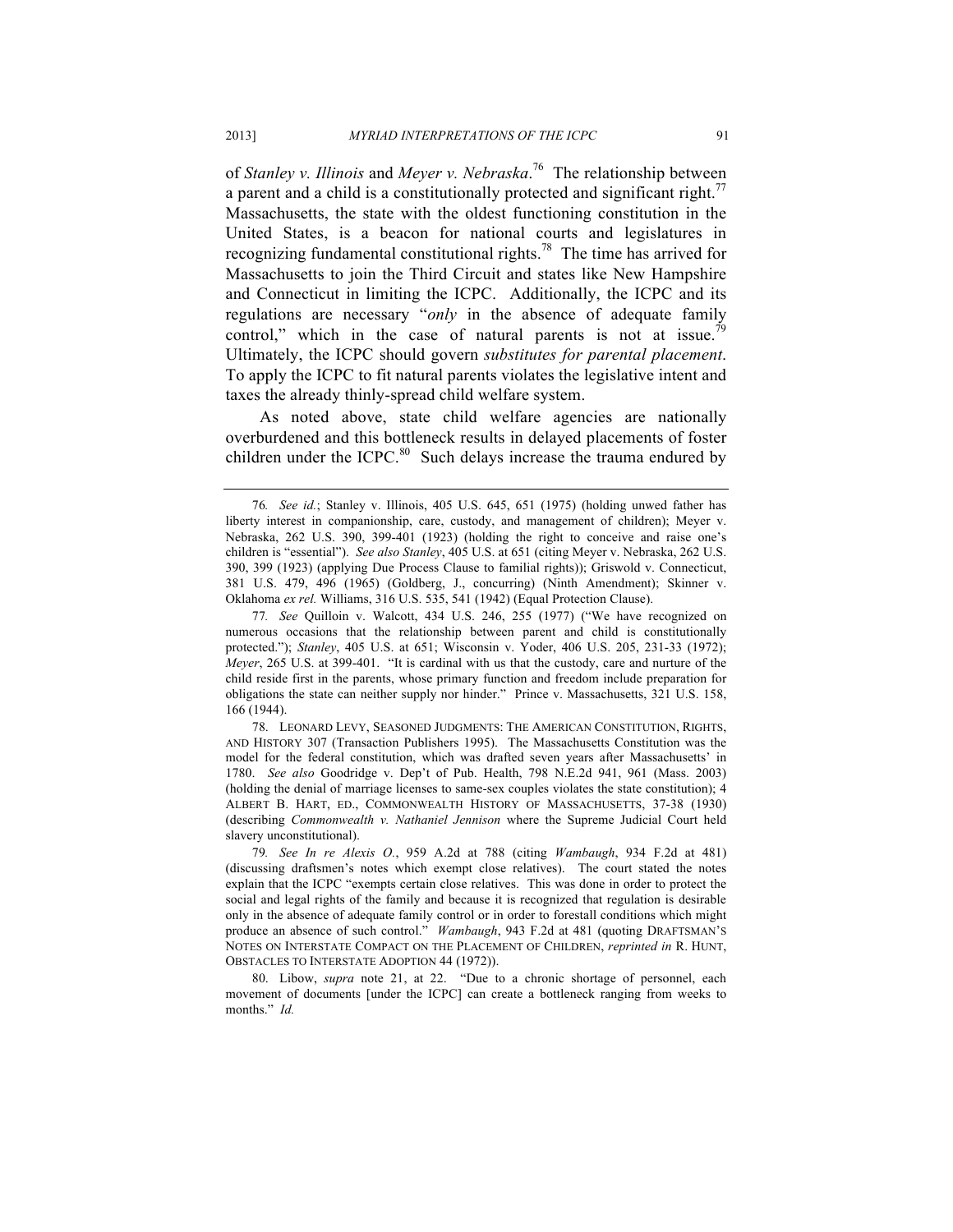children who have been removed from their homes.<sup>81</sup> State Compact administrators report that home studies routinely take between 90 and 120 days to complete, while other administrators report upwards of a year. $82$  The system lacks judicial oversight: there are no repercussions for agencies that do not conduct timely home studies.<sup>83</sup> Rather, the entire administration of the ICPC relies on the voluntary participation of out-of-state agencies and out-of-state social workers.<sup>84</sup>

 ICPC decisions are not based on set guidelines or regulations, so the out-of-state social worker's decision to approve or deny the

 81*. See id.* and accompanying text. Children suffer gross detriment while waiting and as the waiting time increases, the "detriment becomes more aggravated." *Id.* at 23; *see Out of State and Out of Luck*, *supra* note 1 (describing the ICPC's "irreparably damaging" effect on the "child's relationship with his parent"). *See also* Ellen L. Bassuk et al., *Determinants of Behavior in Homeless and Low-Income Housed Preschool Children*, 100 PEDIATRICS 92, 98 (1997); Peggy Cooper Davis & Gautam Barua, *Custodial Choices for Children at Risk: Bias, Sequentiality, and the Law*, 2 U. CHI. L. SCH. ROUNDTABLE 139, 141 n.14 (1995). "Most children thrive in parental care and suffer harm if that care is significantly interrupted." *Id.* at 141. Such an experience may cause the child "grief, terror and feelings of abandonment" and may also compromise a child's "capacity to form secure attachments." *Id.* More detailed discussion on the harm caused by separating children from their parents, even for short periods of time, can be found in JOSEPH GOLDSTEIN ET AL., BEYOND THE BEST INTERESTS OF THE CHILD 32-34 (1973).

 82*. See* Vivek Sankaran, *Judicial Oversight Over the Interstate Placement of Foster Children: The Missing Element in Current Efforts to Reform the Interstate Compact on the Placement of Children*, 48 CAP. U. L. REV. 385, 397-98 (Winter 2009); *see also* BOYER, *supra* note 23 ("As a result of all of the problems associated with the Compact, what should take days or weeks to accomplish often takes months or, at times, over a year while children wait in temporary out-of-home placements for the adults in charge of their futures to fulfill their professional obligations."); OFFICE OF INSPECTOR GENERAL, DEP'T OF HEALTH AND HUMAN SERVS., INTERSTATE COMPACT ON THE PLACEMENT OF CHILDREN 6 (1999) (reporting that state ICPC Compact administrators wait an average of three to four months for entire home study completion); A.A. v. Cleburne Cnty. Dep't of Human Res., 912 So.2d 261, 268 n.5 (Ala. Ct. App. 2005) (noting social worker's belief that ICPC home study would take minimum of nine months to complete).

 83*. See Out of State and Out of Luck*, *supra* note 1, at 82-87 (describing the failure of judicial review and repercussions for state agencies who perform delayed ICPC home studies).

 5676, at \*19 (June 11, 2003) (proposing where ICPC inapplicable states can reach agreement for voluntary services); *In re* Colin R., No. F045842, 2004 Cal. App. Unpub. LEXIS 11492, at \*15 (Cal. Ct. App. Dec. 16, 2004) (suggesting that where the ICPC is inapplicable, receiving state agencies voluntarily agree to provide services); *In re* Johnny S., 47 Cal. Rptr. 2d 94, 101 (Cal. Ct. App. 1995) ("When the sending agency is a public agency, it may enter into an agreement with an authorized public or private agency in the receiving state providing for the performance of one or more services in respect of such case by the latter as agent for the sending agency."); *In re* Alicia F., No. E036318, 2005 Cal. App. Unpub. LEXIS 10587, at \*56 (Cal. Ct. App. Nov. 18, 2005) (calling for voluntary agreements in place of strict application of the ICPC). 84*. See In re* Markelle T., Nos. A099841, A100016, 2003 Cal. App. Unpub. LEXIS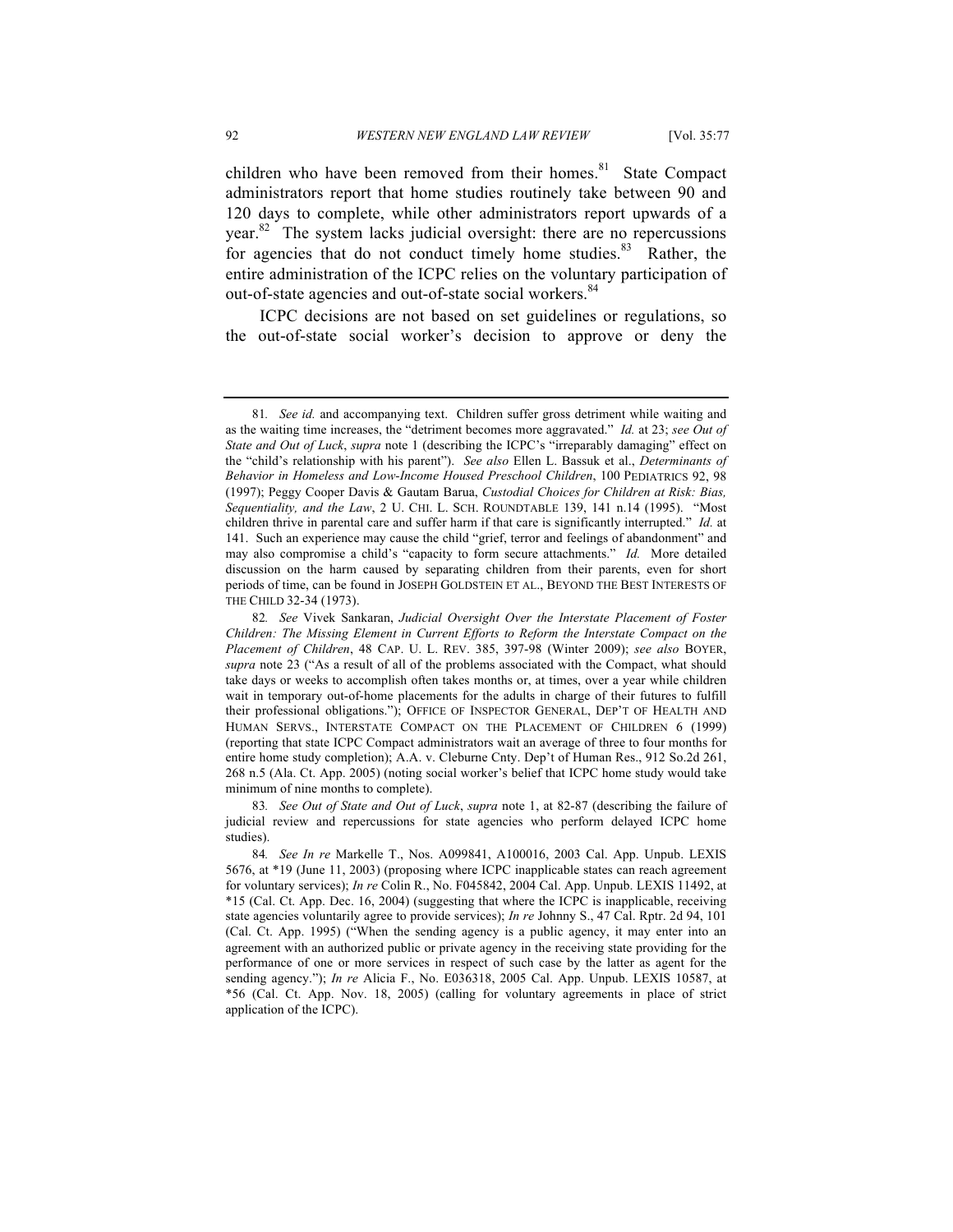placement is inherently flawed.<sup>85</sup> The decision to approve or deny an ICPC request is based on the *subjective decision* of a single caseworker; there is no uniform set of regulations governing the inspection process.<sup>86</sup> Can we honestly guarantee objective decision making if our client says or does something that rubs the assigned social worker the wrong way? In other words, because the determination is based on the subjective decision of a single social worker and there are no set criteria in studying a home, the study is inherently flawed.

 Furthermore, there is no framework for appealing an erroneous version of the ICPC and provided suitable suggestions for reforming the statute, no national reforms have taken place.<sup>88</sup> Thus, the flawed ICPC arguably still applies to out-of-state foster care placements in Massachusetts, including placement with biological parents, in direct violation of the Constitution.<sup>89</sup> ICPC decision.<sup>87</sup> While certain scholars have criticized the current

 Commentators on the broadened application of the ICPC have expressed constitutional concerns regarding such application, specifically as a violation of a parent's procedural due process rights. $90$  Such concern has not yet been raised in the appellate case law. The argument is that leaving the decision to approve or deny a placement in the hands of a single caseworker, and the denial of any appellate opportunity to such aggrieved parents, is constitutionally unsound.<sup>91</sup> This issue is compounded by the delays of the overburdened child welfare system.

 The Supreme Court of the United States has recognized the fundamental, private interest of a parent to raise his or her child.<sup>92</sup>

 88*. See* Hartfield, *supra* note 7, at 309; *Out of State and Out of Luck*, *supra* note 1, at  76; *Perpetuating the Impermanence of Foster Children*, *supra* note 20, at 445.

 92*. See, e.g.*, Troxel v. Granville, 530 U.S. 57, 68-69 (2000) ("[S]o long as a parent adequately cares for his or her children (*i.e.*, is fit), there will normally be no reason for the

 85*. See Out of State and Out of Luck*, *supra* note 1, at 69 ("While a state can consider any of the above [suggested factors], none of these factors must be considered, nor is there any uniform, codified set of regulations governing the inspection process.") (emphasis omitted).

 whether a child will be placed in his parent's care. Despite the impediment created for biological parents, courts have, for the most part, deferred to state agencies and their broad interpretations of the Compact." *Id.*  86*. Id.* at 76. "The caseworker's assessment, thus, is often the sole determinant of

<sup>87</sup>*. Id.* at 80.

<sup>89</sup>*. See* sources cited *supra* note 78 and accompanying text.

 90*. See Out of State and Out of Luck*, *supra* note 1, at 80*.* 

 91*. Id.* at 84 ("[T]here is no established administrative process to review an ICPC denial. The Compact itself contains no description of the process, if any, that a state must create for a parent to appeal a negative decision.").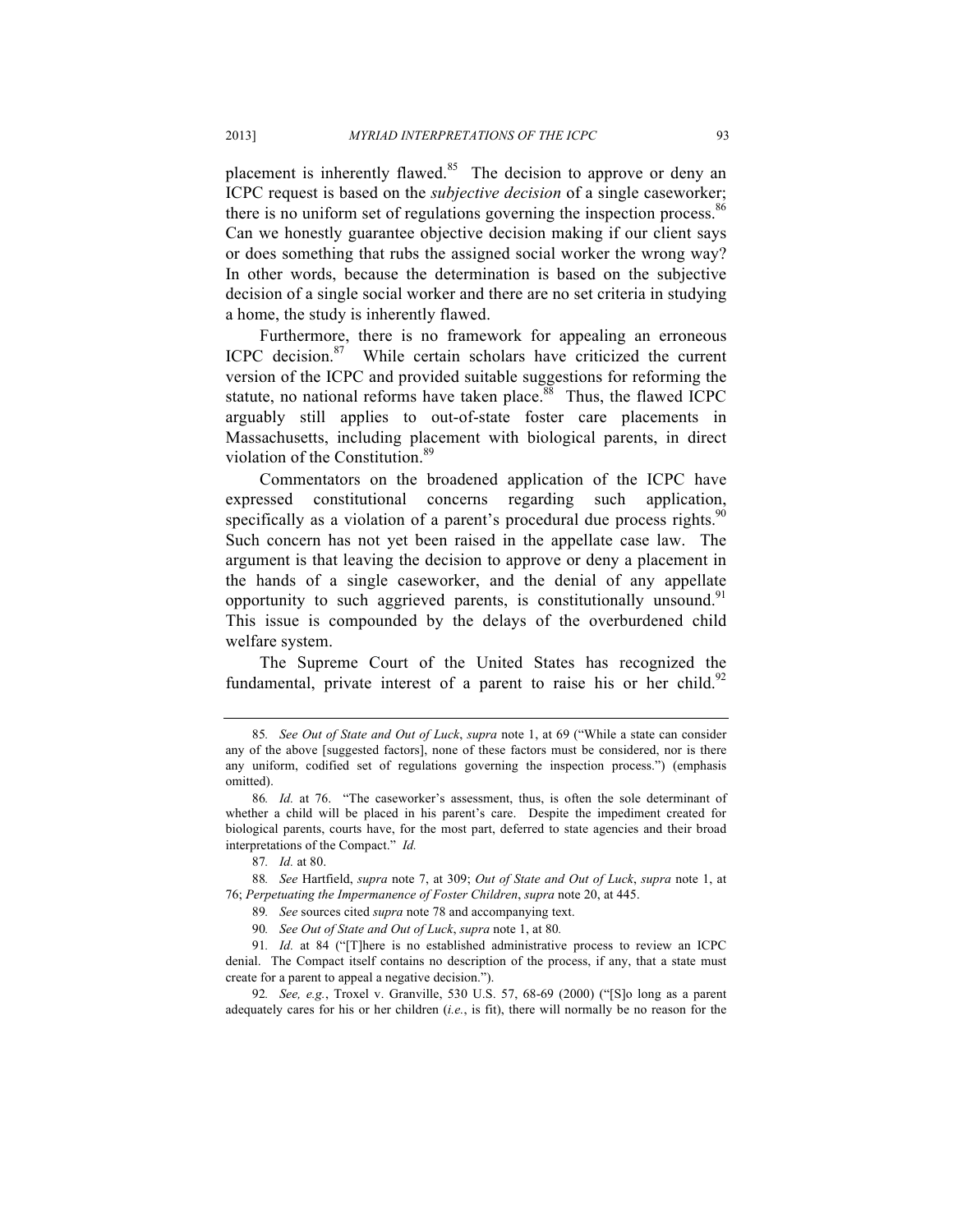Specifically, where a parent has a recognized bond to his or her child, the state may not interfere without providing adequate due process.<sup>93</sup> The denial of the ICPC by a single caseworker may effectively terminate a parent's rights to the custody of her child, all without the opportunity for a fair hearing or an appeal of that caseworker's decision.<sup>94</sup> Such a procedure stands on very imbalanced constitutional grounds.

#### IV. SUGGESTIONS FOR REVISING THE ICPC: TIME FOR CHANGE

 It is clear from the ongoing national debate regarding the ICPC that change is needed; the current ICPC, and its manifold judicial interpretations, display the ICPC's fundamental flaws.<sup>95</sup> Some may argue that because the ICPC is currently under revision with the drafting of the "New ICPC," that concerns will be answered given this legislative initiative and new draft created in November  $2005<sup>96</sup>$  However, the

 93*. See Out of State and Out of Luck*, *supra* note 1, at 82 ("When, however, the parent intact parent-child bond without providing adequate process."). *has* established such a relationship, the Court has prevented states from infringing upon that

 State to inject itself into the private realm of the family to further question the ability of that parent to make the best decisions concerning the rearing of that parent's children."); Parham v. J.R., 442 U.S. 584, 602 (1979) ("Our jurisprudence historically has reflected Western civilization concepts of the family as a unit with broad parental authority over minor children. Our cases have consistently followed that course . . . ."); Quilloin v. Walcott, 434 U.S. 246, 255 (1978) ("We have recognized on numerous occasions that the relationship between [a] (1953). *See generally Perpetuating the Impermanence of Foster Children*, *supra* note 20, at 455 (noting the constitutional requirement that children be placed with their biological parents); Libow, *supra* note 21, at 22 ("The United States Supreme Court has consistently recognized the constitutional right to family integrity and the rights of parents to raise their children free of state intervention."). parent and child is constitutionally protected."); Wisconsin v. Yoder, 406 U.S. 205, 232 (1972); Stanley v. Illinois, 405 U.S. 645, 651 (1972); May v. Anderson, 345 U.S. 528, 534

 94*. See id.* at 84, n.106. Professor Sankaran notes, "ICPC offices in every state were surveyed [for his article] concerning the existence and extent of procedures available to review home inspection denials." *Id.* According to the author, "thirty-five states responded that *no process existed* to appeal an ICPC denial." (emphasis added). *Id.* Additionally, "[t]welve state[s] . . . stated that some such process existed. In three states, workers did not know the answer to the question." *Id.* Results of this survey are on file with Vivek Sankaran. *Id.* 

 95*. See* Erik Eckholm, *Waits Plague Transfers of Children to Relatives' Care*, N.Y. TIMES, June 27, 2008, at A11; Megan O'Matz & Sally Kestin, *Foster Kids Get Lost in Out-of- State Paperwork*, ORLANDO SENTINEL, June 16, 2002, at B5; Megan O'Matz & Sally Kestin,  *Children Lost Despite Pact Among States*, S. FLA. SUN-SENTINEL, June 9, 2002, at 1A; Rita  Price, *Couple Fights for Abused Grandson*, COLUMBUS DISPATCH, Aug. 17, 2009, at A1.

 96*. See* SIDE BY SIDE COMPARISON*, supra* note 24; *see also* AAIC homepage, *supra*  note 17. For more information about efforts of the American Public Human Services Association to reform the Compact, *see generally HISTORY OF THE ICPC,*  http://www.aphsa.org/Policy/icpc\_rewrite.htm (listed under "Resource Materials").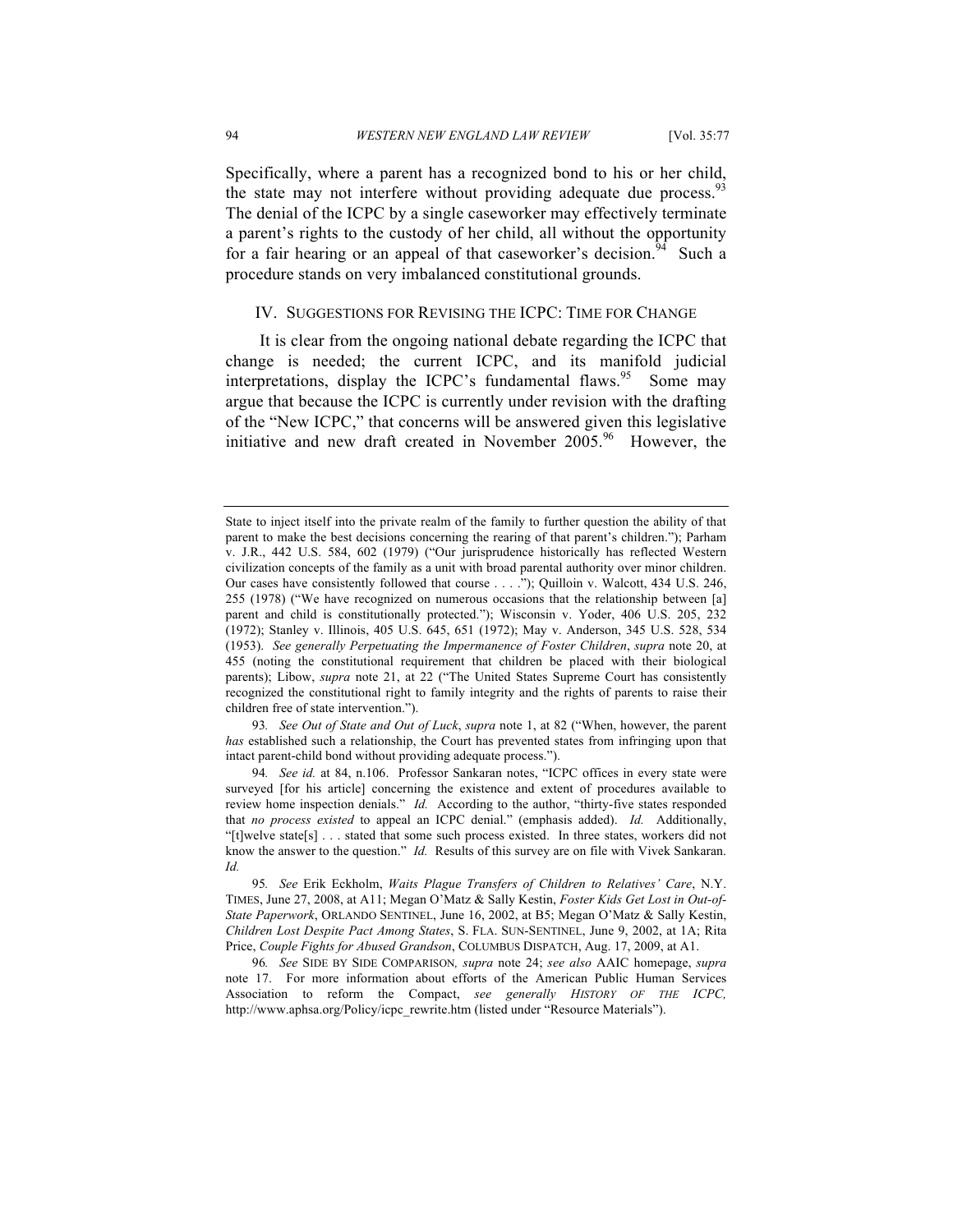"New ICPC" has only been adopted by twelve states. $97$  ICPC "regulations" are merely recommendations issued by the AAICPC, a group founded more than a decade after the ICPC originated.<sup>98</sup> "Regulation No. 3" of the "New ICPC" states that the ICPC *might apply*  to parental placements.<sup>99</sup> However, Regulation No. 3 has not been formally proposed by a majority of states. Thus, *it has no legal effect*.

 Sound recommendations from a number of California courts and Connecticut have involved either monitoring by the sending state agency or voluntary monitoring agreements by the receiving state agency, thus filling the void of the ICPC.<sup>100</sup> In *In re Johnny S.*, a California court placed children with a Texas-based parent without complying with the  $ICPC<sup>101</sup>$  The court held similarly to the Third Circuit in *McComb v*. *Wambaugh* and stated that the ICPC is limited to foster care and possible adoption, neither of which would involve natural parents.<sup>102</sup> Additionally, the court said that because California Department of Family and Children Services (DCFS) can monitor the Texas placement

99*. See* "Regulation No. 3" *available at* http://healthandwelfare.idaho.gov/ Portals/0/Children/AdoptionFoster/ICPC%20Regulations.pdf. It defines "foster care" as:

 The term "foster care" as used in Article III of ICPC, except as modified in this paragraph, means care of a child on a 24-hour a day basis away from the home of the child's parent(s). Such care may be by a relative of the child, by a non-related individual, by a group home, or by a residential facility or any other entity. In addition, if 24-hour a day care is provided by the child's parent(s) by reason of a court-ordered placement (and not by virtue of the parent-child relationship), the care is foster care.

 Minnesota, Missouri, Nebraska, Ohio, Oklahoma, and Wisconsin have adopted the New *Id.* As of the date of this writing, only Alaska, Delaware, Florida, Indiana, Louisiana, Maine, ICPC.

Policy/icpc\_rewrite.htm (listed under "Resource Materials"). "Once the 35th state adopts the 'new' compact, none of those states will be party to the 'old' compact and their contractual relationship with other states will be limited to states who have also passed the new compact." 97*. See* PROPOSED ICPC: FREQUENTLY ASKED QUESTIONS, http://www.aphsa.org/ *Id.* at 4.

 98*. See Out of State and Out of Luck*, *supra* note 1, at 71-72 (noting the Association lacks the authority to issue authoritative regulations).

 100*. See In re* Alicia F., No. E036318, 2005 Cal. App. Unpub. LEXIS 10587, at \*55 (Nov. 18, 2005); *In re* Colin R., No. F045842, 2004 Cal App. Unpub. LEXIS 11492, at \*15 (Ct. App. Dec. 16, 2004); *In re* Markelle T., No. A099841, A100016, 2003 Cal App. Unpub. LEXIS 5676, at \*19 (Ct. App. June 11, 2003); *In re* Johnny S., 47 Cal. Rptr. 2d 94, 100 (Ct. App. 1995). Each of the California appellate cases calls for voluntary agreements in place of strict ICPC adherence.

 101*. See Johnny S.*, 47 Cal. Rptr. 2d at 95-96. "We hold that compliance with the ICPC is not mandatory when a California court places a child with a parent residing in another state." *Id.* 

 1993)). The court reasoned that "the ICPC's overall design [is] to protect children in placements that are substitutes for parental care." *Id.* at 99-100. 102*. Id.* at 99 (citing Tara S. v. Superior Court, 17 Cal. Rptr. 2d 315, 318 (Cal. Ct. App.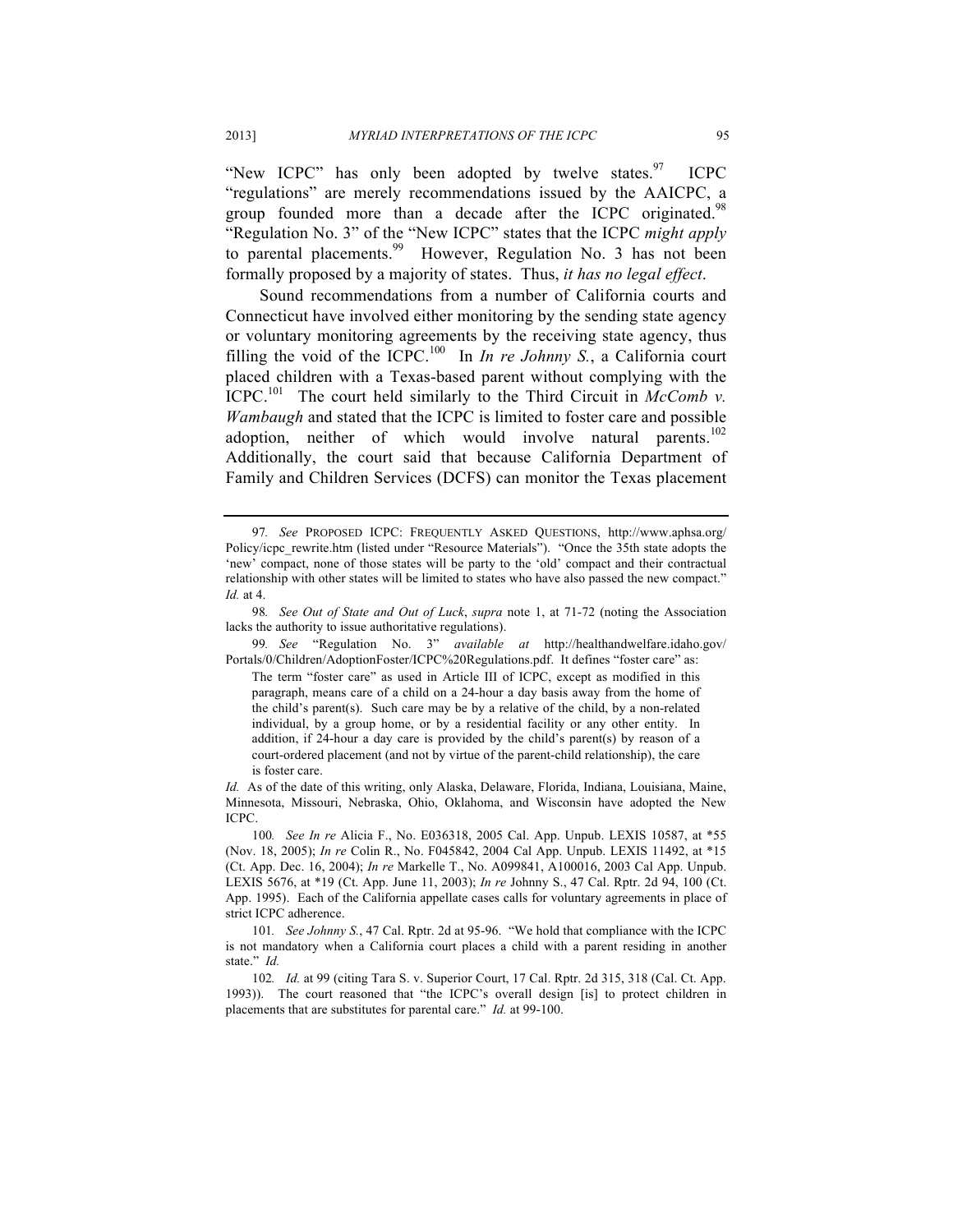invoking the ICPC. $^{103}$  cannot adequately monitor the out-of-state natural parent, it may choose by electronic mail, facsimile, and telephone, there is no necessity for Furthermore, if California DCFS decided it to enter into an agreement for such services.<sup>104</sup>

 Such agreements are specifically outlined in Article V, subdivision (b) of the ICPC "[w]hen the sending agency is a public agency, it may enter into an agreement with an authorized public or private agency in the receiving state providing for the performance of one or more services in respect of such case by the latter an agent for the sending agency.<sup>105</sup>

 Moving forward, Massachusetts courts should encourage such agreements between state agencies in lieu of the ICPC. Broadly applying the ICPC to all foster care placements, including with natural parents, violates parents' constitutional rights to raise their children and spreads thin valuable state agency resources for every contemplated placement.<sup>106</sup>

#### **CONCLUSION**

 As discussed throughout this Article, the ICPC provides a constitutional nightmare to state agencies, attorneys, and, most important, natural parents seeking their child's placement in their homes. One California Court of Appeals stated that, "the resulting lack of uniformity is dysfunctional, that courts and rule makers have not been able to fix it, and hence that it may call for a multistate legislative response."<sup>107</sup> Massachusetts cannot wait for a "New ICPC" to be adopted by twenty more states while children languish in foster care. The sad state of affairs confronting our introductory hypothetical caretaker and her drug-addled grandmother confronts thousands of families each year. The ICPC is ill-equipped to handle the current dilemma. Massachusetts attorneys dealing with the ICPC should invoke California's cases, *In re Alexis O.*, *In re Emoni W.*, and *Wambaugh*, and continue to argue for a strict construction of the ICPC. Additionally, raising the previously unmentioned constitutional issues is essential to

 103*. Id.* at 100-01 (describing DCFS's appellate arguments regarding constant monitoring).

<sup>104</sup>*. Id.* at 101.

<sup>105</sup>*. See* TEXT OF ICPC*, supra* note 9, at art. V(b).

 106*. See* sources cited *supra* notes 86-96 and accompanying text.

 107. *In re* C.B., 116 Cal. Rptr. 3d 294, 296 (Cal. Ct. App. 2010) (describing the lack of uniformity in ICPC application). While five states and one federal circuit court have held the ICPC is inapplicable, seven states have held the ICPC applicable to parents. *Id.*